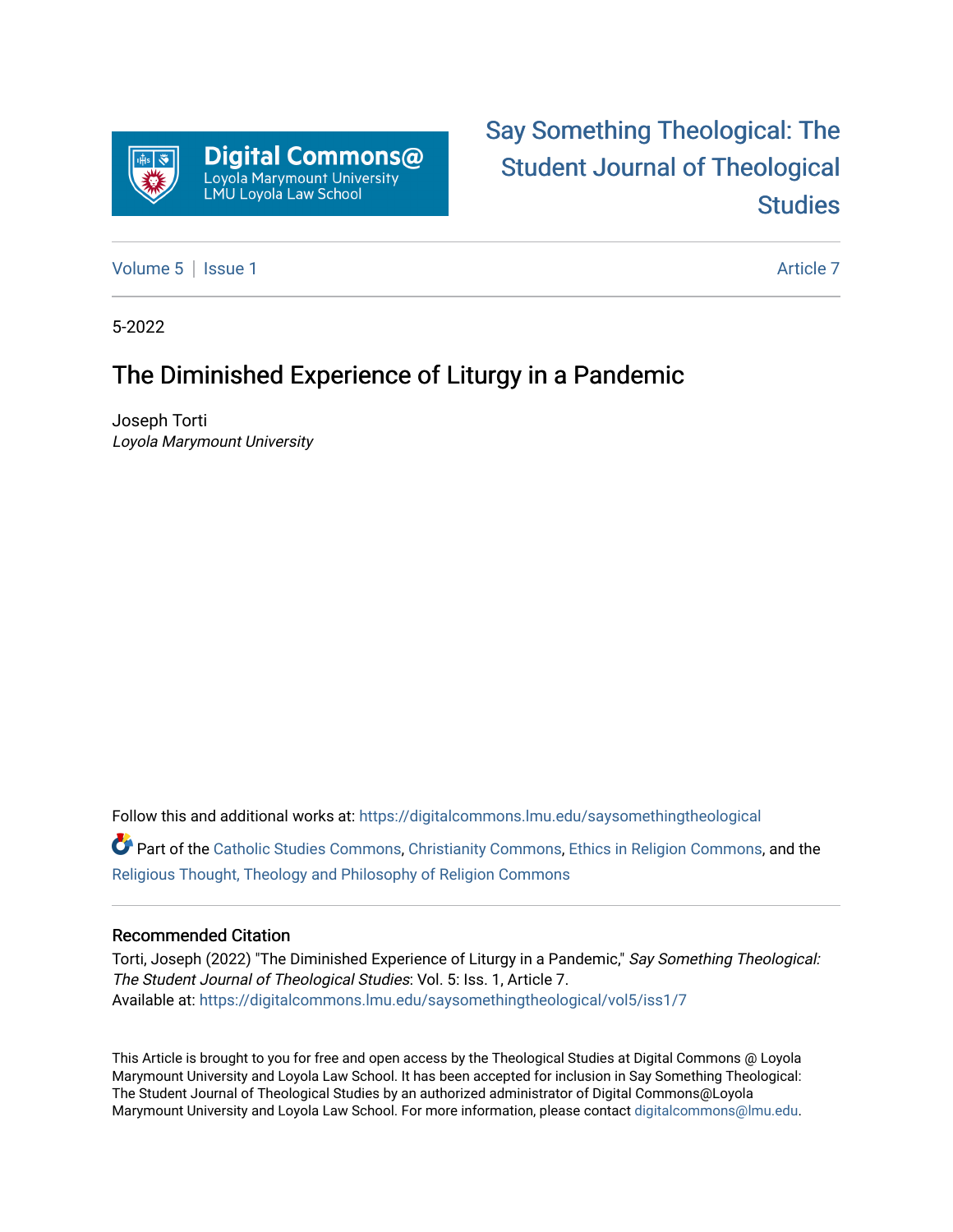

## **The Diminished Experience of Liturgy in a Pandemic**

By Joseph Torti

**Abstract:** Vatican II taught that the "Eucharistic sacrifice is the source and summit of the Christian life" (*Lumen Gentium,* 11). For many, this Holy Eucharist is spiritual food to nourish the soul that has been worn down by the challenges of daily life. Participation in the communion ritual where we all share of this holy sacrifice allows the faithful to be truly one with Jesus Christ. We are more than one year into the global Coronavirus (Covid-19) pandemic. Our lives have been significantly altered by this new reality. At the outset of the pandemic, most of the world went into lockdown through "stay at home" orders. These mandated guidelines halted large public gatherings, closed all non-essential businesses, and restricted movement in public to the bare minimum necessary for essential needs. Until recently, when widespread vaccinations and the corresponding reduction in cases, we had been limited in what we could do, including gathering for mass in our churches. The initial response to the Covid-19 pandemic within my archdiocese of Los Angeles was limiting the number of individuals who can participate in indoor worship, moving mass outdoors, expanding the use of online liturgy and Archbishop José Gomez dispensing Catholics from the obligation to attend mass. From these overarching guidelines, each parish tailored an approach to suit their unique parish community. While these creative solutions had enabled us to continue to gather as a community, the reality was that a significant number of our parish faithful were not experiencing the full experience of the Eucharist liturgy. While the expanded practice of online liturgy had helped maintain some sense of community during the pandemic, the diminished physical participation of the Eucharist poses a challenge to pastoral leaders. As the months rolled on and more parishioners got accustomed to online liturgy without the physical Eucharist, did the ongoing and persistent practice of this form of liturgical worship become the "new normal" practice and if so, does this modified practice alter the believer's understanding of Eucharist and correspondingly his/her faith? To help answer this pastoral challenge, I will begin by describing our parish's journey into online liturgy and later into an adapted in-person liturgy when less restrictive public health regulations allowed us to do so. I will then consider how a ubiquitous digital realm and an equally ubiquitous culture of consumerism, both of which were active and present before the pandemic, influences our experience of liturgy. Following this, I will reflect on the problem through the theological lens of Scripture focusing on exile and community. A brief review of sacramental theology will be considered as well. Next, I will review what the Second Vatican Council taught about liturgy and community in its constitution of sacred liturgy - *Sacrosanctum Concilium*. The new context of liturgy we find ourselves requires us to

*Say Something Theological: The Student Journal of Loyola Marymount University Theological Studies*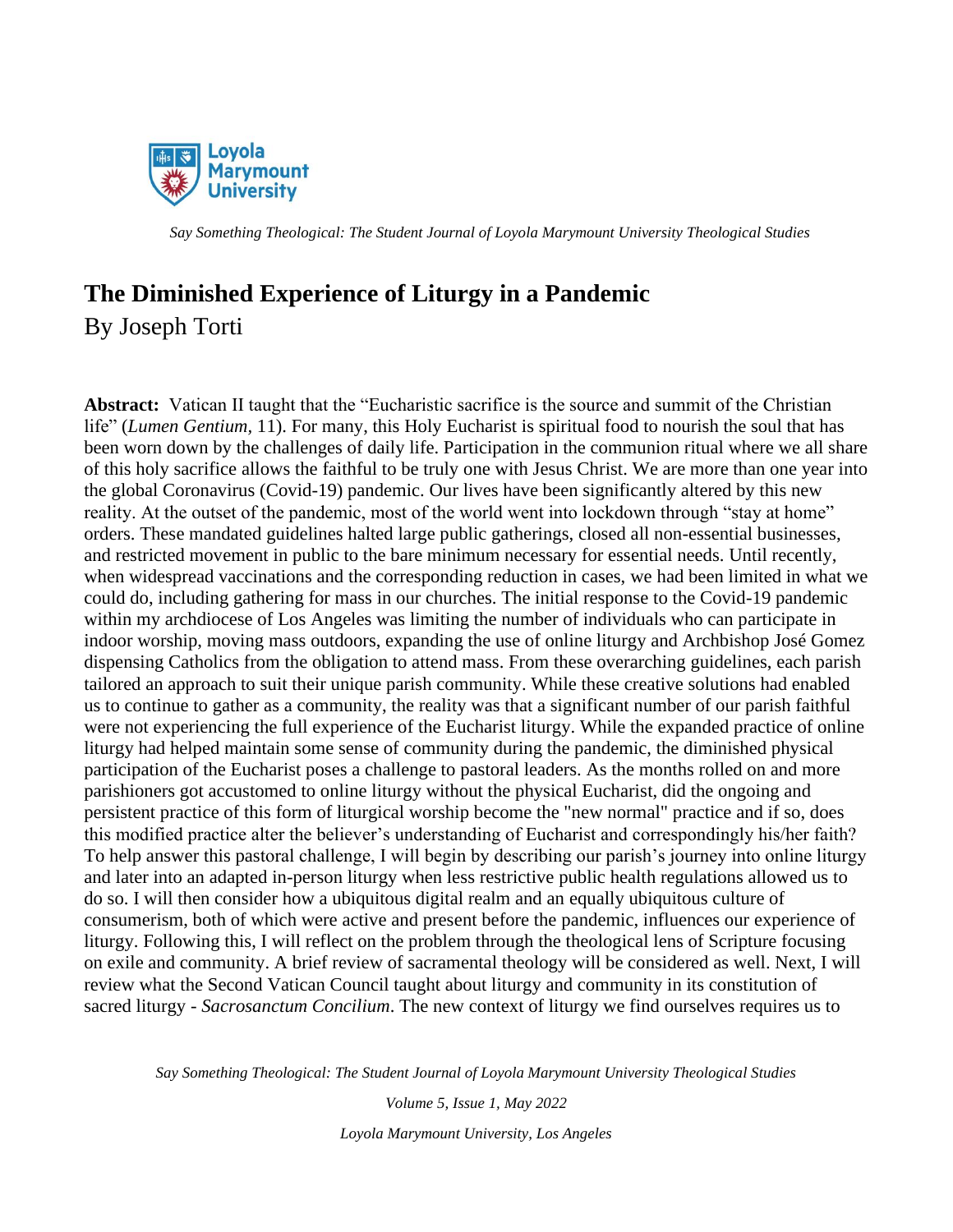

consider the relationship between belief and praxis (liturgical theology). A theological reflection will conclude by considering how the concepts of worship space, community and presence can be reimagined in a digital realm. Finally, a pastoral plan to address the questions and concerns raised will be proposed.

**Keywords:** COVID-19, Pandemic, Eucharist, Digital Liturgy, Consumerism

## **Introduction**

The Second Vatican Council taught that the "Eucharistic sacrifice is the source and summit of the Christian life" (*Lumen Gentium* 11). The profound reverence associated with the Eucharist is grounded in the belief that when the priest prays the words of consecration, the bread and wine become the real body and blood of Jesus Christ through transubstantiation. For many, this Holy Eucharist is spiritual food to nourish the soul that has been worn down by the challenges of daily life. Participation in the communion ritual, where we all share of this holy sacrifice, allows the faithful to be truly one with Jesus Christ.

As of this writing, we are nine months into the global Coronavirus (Covid-19) pandemic. Our lives have been significantly altered by this new reality. At the outset of the pandemic in March 2020, most of the world went into lockdown through "stay at home" orders. These mandated guidelines halted large public gatherings, closed all non-essential businesses and restricted movement in public to the bare minimum necessary for essential needs (food, healthcare, etc.). Until a safe and effective vaccine is administered to a significant portion of our population, we will continue to be limited in what we can do. Most schools and universities are closed for in-person instruction and large indoor gatherings are either halted or significantly curtailed, including gathering for mass in our Catholic churches.

The response to the Covid-19 pandemic within my archdiocese of Los Angeles has been to limit the number of individuals who can participate in indoor worship (as allowed by governmental rules), to move mass outdoors, to expand the use of online liturgy and for Archbishop José Gomez to dispense Catholics from the obligation to attend mass. From these overarching guidelines, each parish tailored an approach to suit their unique parish community. In my parish, we have implemented outdoor liturgies for one weekday mass and three weekend masses. We also have one online liturgy per weekend broadcast from inside our church space where the number of ministers is limited to ten or fewer people. Shortly after the online liturgy, Holy Eucharist is distributed outside the front of the Church to those able to drive up. While these creative solutions have enabled us to continue to gather as a community, the

*Say Something Theological: The Student Journal of Loyola Marymount University Theological Studies*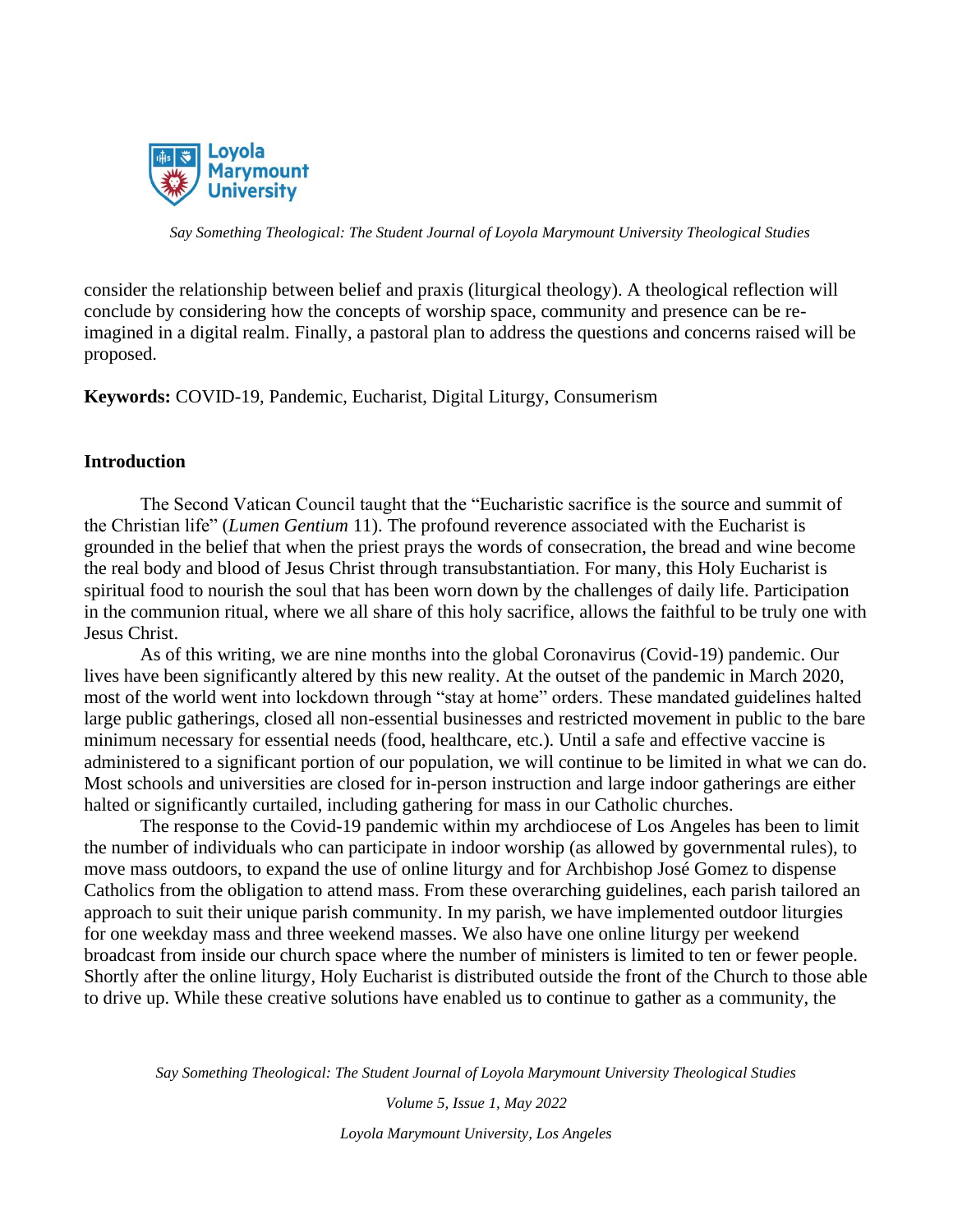

reality is that a significant number of our parish faithful are not experiencing the full experience of the Eucharist liturgy.

Just as it did for the early Church, the ritual communal celebration of Eucharist helps hold our faith community together and strengthens individual members during times of distress. While the expanded practice of online liturgy has helped maintain some sense of community during the pandemic, the diminished physical participation of the Eucharist poses a challenge to pastoral leaders. As the months roll on and more parishioners get accustomed to online liturgy without the physical Eucharist, does the ongoing and persistent practice of this form of liturgical worship become the "new normal" practice and, if so, does this modified practice alter the believer's understanding of Eucharist and correspondingly his/her faith?

To help answer this pastoral challenge, I will begin by describing our parish's journey into online liturgy and later into an adapted in-person liturgy when less restrictive public health regulations allowed us to do so. I will then consider how a ubiquitous digital realm and an equally ubiquitous culture of consumerism, both of which were active and present before the pandemic, influences our experience of liturgy. Following this, I will reflect on the problem through the theological lens of Scripture focusing on exile and community. A brief review of sacramental theology will be considered as well. Next, I will review what the Second Vatican Council taught about liturgy and community in its constitution of sacred liturgy, *Sacrosanctum Concilium*. The new context of liturgy we find ourselves requires us to consider the relationship between belief and praxis (liturgical theology). A theological reflection will conclude by considering how the concepts of worship space, community and presence can be reimagined in a digital realm. Finally, a pastoral plan to address the questions and concerns raised will be proposed.

#### **Transitioning to Modified Liturgical Experience**

When the pandemic reached the stage of compulsory "stay at home" orders, everything associated with the public life of the Church topped, including the public celebration of the Eucharistic liturgy, as well as the celebration of marriages, baptisms, First Communions and Confirmations. We were all coming to terms with our new reality, and not being able to attend liturgy was but one of many things we could not do. Within weeks, our parish and others began to livestream Sunday liturgy, which included a limited team consisting of our pastor, a sacristan, a lector, a cantor and an accompanist. While it was a foreign experience with no one receiving Eucharist apart from those serving the liturgy, it was nonetheless a communal experience. We were all in it together. When it came time for communion, those of us watching were invited to recite a "spiritual communion." When talking about this new

*Say Something Theological: The Student Journal of Loyola Marymount University Theological Studies*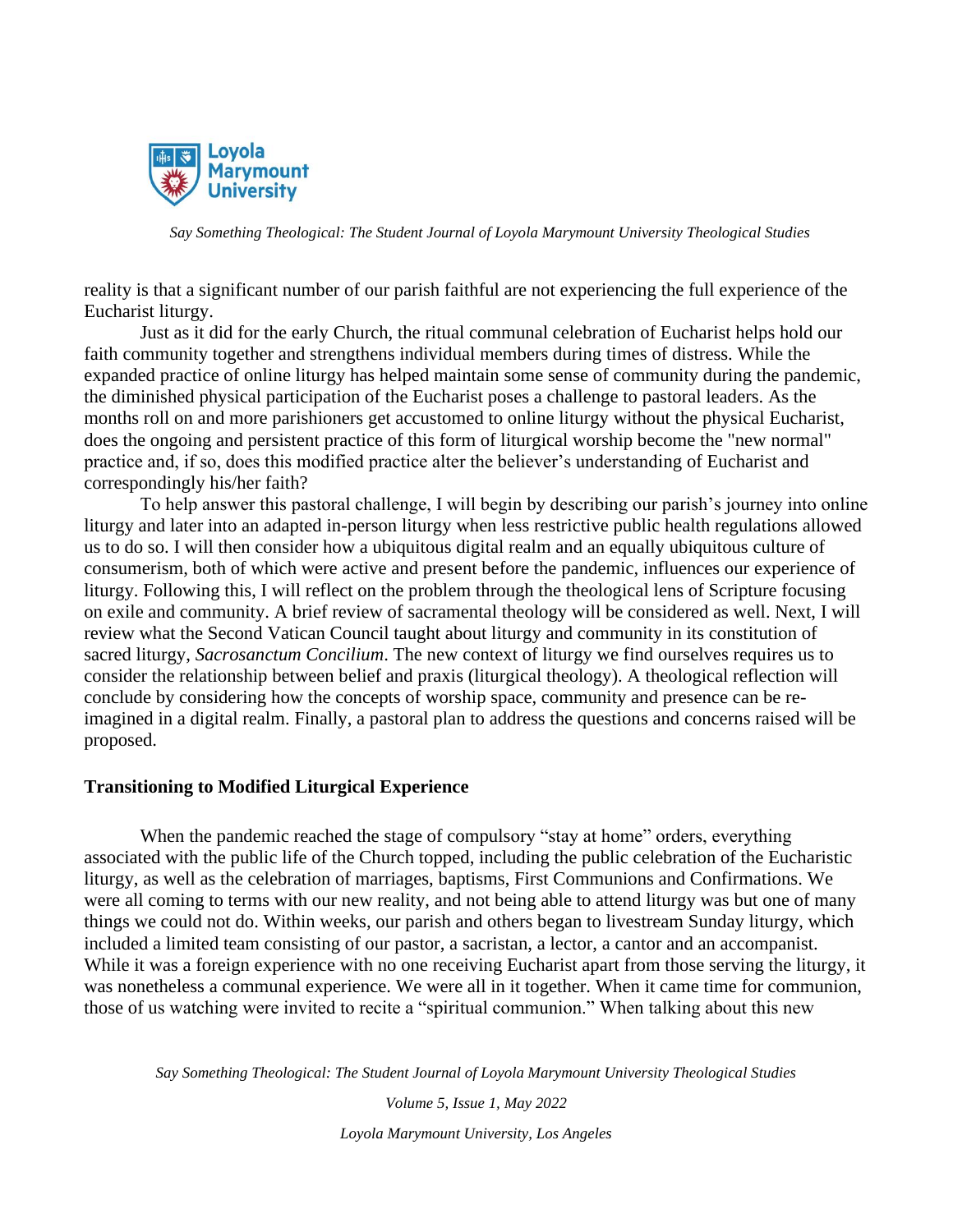

liturgical experience with other parishioners, the word "surreal" came up regularly. Others described this as part of "being in the desert," referring to the wider experience of forced isolation.

When conditions improved, public health officials amended the guidelines for places of worship to re-open, albeit under several restrictions. The most significant of these restrictions was limiting the number of total attendees in church to no more than one-quarter of the space capacity or one hundred, whichever was lower. Those who were most vulnerable to the virus – the elderly and those with compromised immune systems – were strongly advised not to attend in person and to instead continue to watch the weekly livestream liturgy. For a small number of senior citizens who insisted on attending despite the guidance, the hunger for Eucharist was evident. Most who were able to attend chose not to, citing the severe limitation of how many could attend.

A few weeks later, as the number of new cases declined, the restriction were modified to allow for worship outdoors provided the social distancing and requirement for masks were observed. Our parish is blessed to have the space on our campus to set up outdoor liturgy and the numbers at each of our weekend liturgies have risen to nearly three hundred. With this new arrangement, we were finally able to celebrate long overdue sacraments, such as First Communions and Confirmations that had been previously postponed. More recently, we have expanded the livestream liturgy by distributing communion outside the church immediately following the livestream event. When we had only two outdoor liturgies, we estimated that 260 to 280 people came to the church to receive communion. After we added a third liturgy, that number declined to between 210 and 250.

Presently, we have settled into this new normal and those who do choose to attend in-person liturgies have become the new usual crowd. However, while we do have senior citizens attending inperson (including one centenarian), their numbers as a percent of the attendees are noticeably smaller than when we worshipped indoors. At the outset of the pandemic, the ability to gather and worship online clearly created a sense of community when it was impossible to do so physically. However, with our parish and others able to offer services outdoors on our parish properties, a significant number of parishioners are choosing to continue to participate online instead of attending in person. Analytics of our livestream viewership (see next chart) indicate that we have slightly more online viewers than we do in-person participants.<sup>1</sup> Additionally, a significant number are watching the saved recording of the liturgy and are viewing portions of the liturgy, with the most popular portion being the homily.

*Say Something Theological: The Student Journal of Loyola Marymount University Theological Studies*

*Volume 5, Issue 1, May 2022*

<sup>&</sup>lt;sup>1</sup> The average is 569 live whole mass viewers. Assuming 1.5 persons are watching, this translates to 853 online participants. Similar details about outdoor services were not available. However, we have a known capacity of 900 people per weekend and my personal visual assessment indicates that we are 90% of that capacity. Visually one can detect a slight decline from September through December 2020. With the prospect of adverse weather cancelling some outdoor weekend services, we can expect to see livestream attendance to tick back up.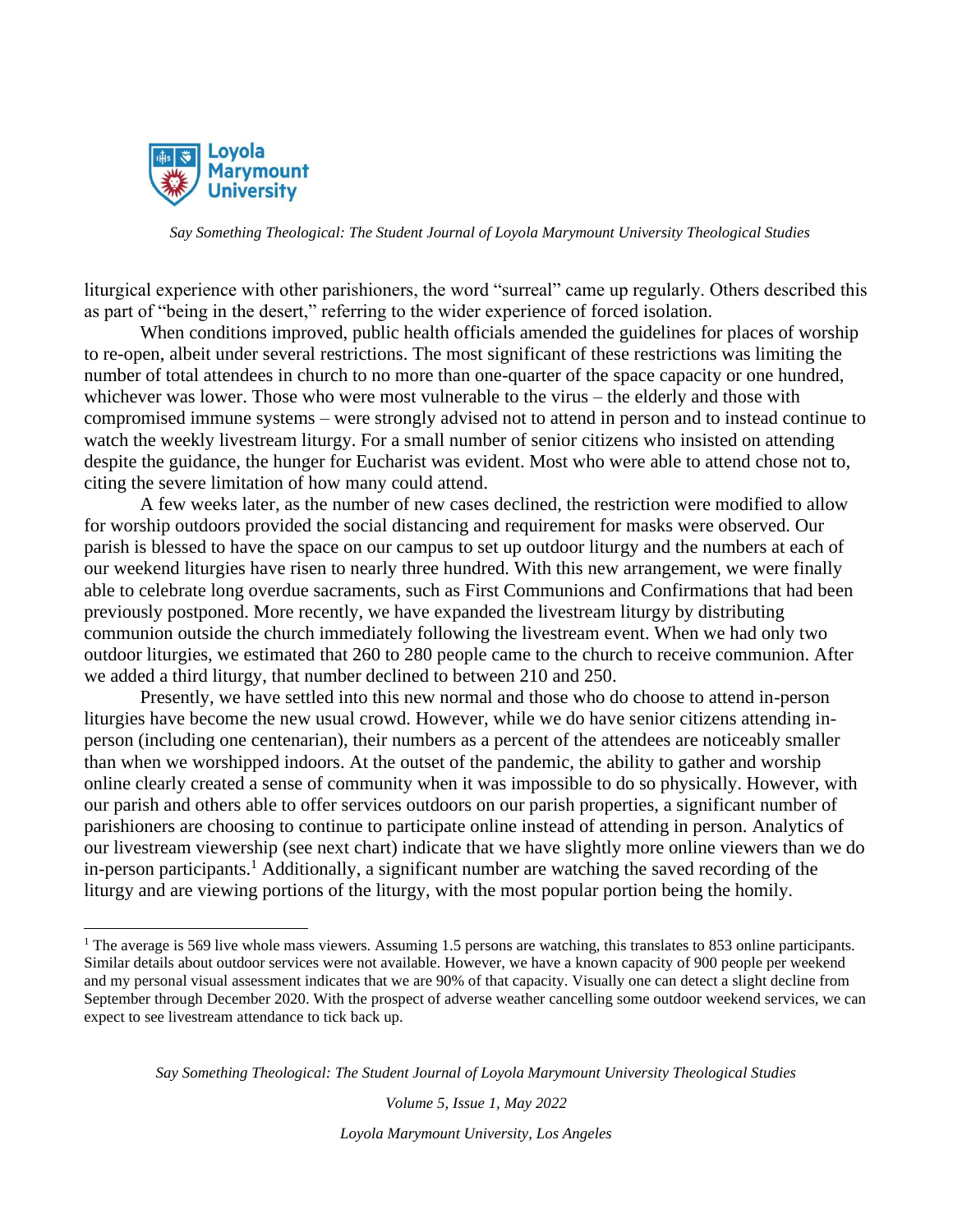



## **The Digital Realm**

To say that the information technology advances of the past half-century has transformed the world would be an understatement. The Internet, which was created in the 1960s under the auspices of the U.S. Department of Defense, has expanded to such ubiquity that it might best be described as a digital realm. Virtually every sector within our society has leveraged technology to have some presence within this realm. This includes religious groups like the Catholic Church. While the quality of this presence varies, most every parish has a website and many ministries and their leaders are accessible via social media (Facebook, Twitter, YouTube, et al.). Restrictions imposed by the pandemic have brought about the expansion of the digital realm into aspects of Catholic life that, not too long ago, had been thought of as something that could not be digitized – namely, liturgy and worship.

In response to the "stay at home" public health orders that forced the closure of non-essential businesses and prohibited any public gatherings, many parishes including our own started livestreaming

*Say Something Theological: The Student Journal of Loyola Marymount University Theological Studies*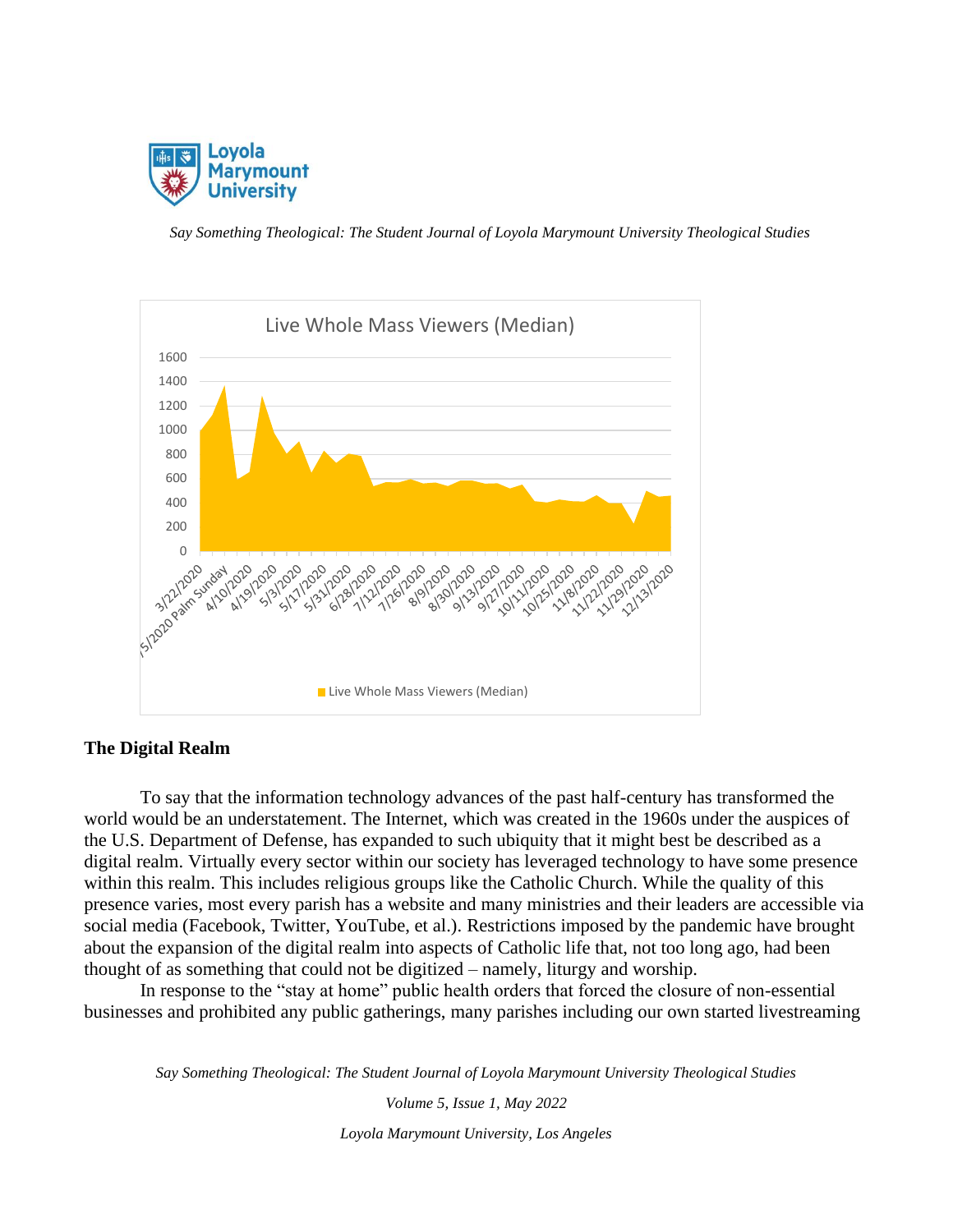

the Sunday liturgy. In the early weeks of the pandemic, the same technology that we use to watch television, movies, and play video games had become the only way we could gather and worship. My initial approach to the online liturgy livestreamed via YouTube was to incorporate as much of my normal Sunday liturgy routine into the home experience, including getting dressed in the clothes I would usually wear so as to create an environment similar to in-person attendance and yet distinct from my leisurely activities. While it worked for a few weeks, eventually I found myself doing what I suspect most others were doing: wearing casual clothes and having a coffee within arm's reach.

The content presented on our video screens, computers, and mobile devices allows the viewer to experience worlds both real and imagined. News media outlets provide the means for us to see what is going on within our local communities and within our world at large. Streaming content gives the viewer countless options and genres to entertain us. All of this is available by simply pressing a remote, clicking a mouse on our computer or a swipe on our smartphone. After the initial novelty of the livestreamed liturgy wears off, does it simply become another option among many in the vast sea of digital content? Moreover, like the nightly news and the streaming video content, does online worship become a passive activity?

The digital realm and its near-universal reach in our community has made it possible for the liturgy to be available under challenging circumstances. It also has the potential to expand the definition of faith community beyond the physical confines of a parish church and local community. At the same time, however, the online experience of liturgy can has also become one experience option among many others competing for our attention.

## **Culture of Consumerism**

Within the ethnic, racial and religious diversity that is the United States of America, there is one culture thread that is common to all: consumerism. The free-market, capitalist structure of our economy depends on consumers to fuel prosperity and financial security for our country. People are employed by organizations who market and sell physical goods and/or services. They, in turn, spend some of their earnings on goods and services. The digital realm previously described has made it possible and more convenient for us to consume these goods and services at any hour of the day and from anywhere in world.

The persistent culture of consumerism has affected how we understand ourselves individually and in relationship with others. We are bombarded regularly by messages that suggest we will be happier or better if we buy a specific product or use a service. These messages are in direct conflict with the Gospel message that true happiness can only happen when we prioritize the needs of others over our

*Say Something Theological: The Student Journal of Loyola Marymount University Theological Studies*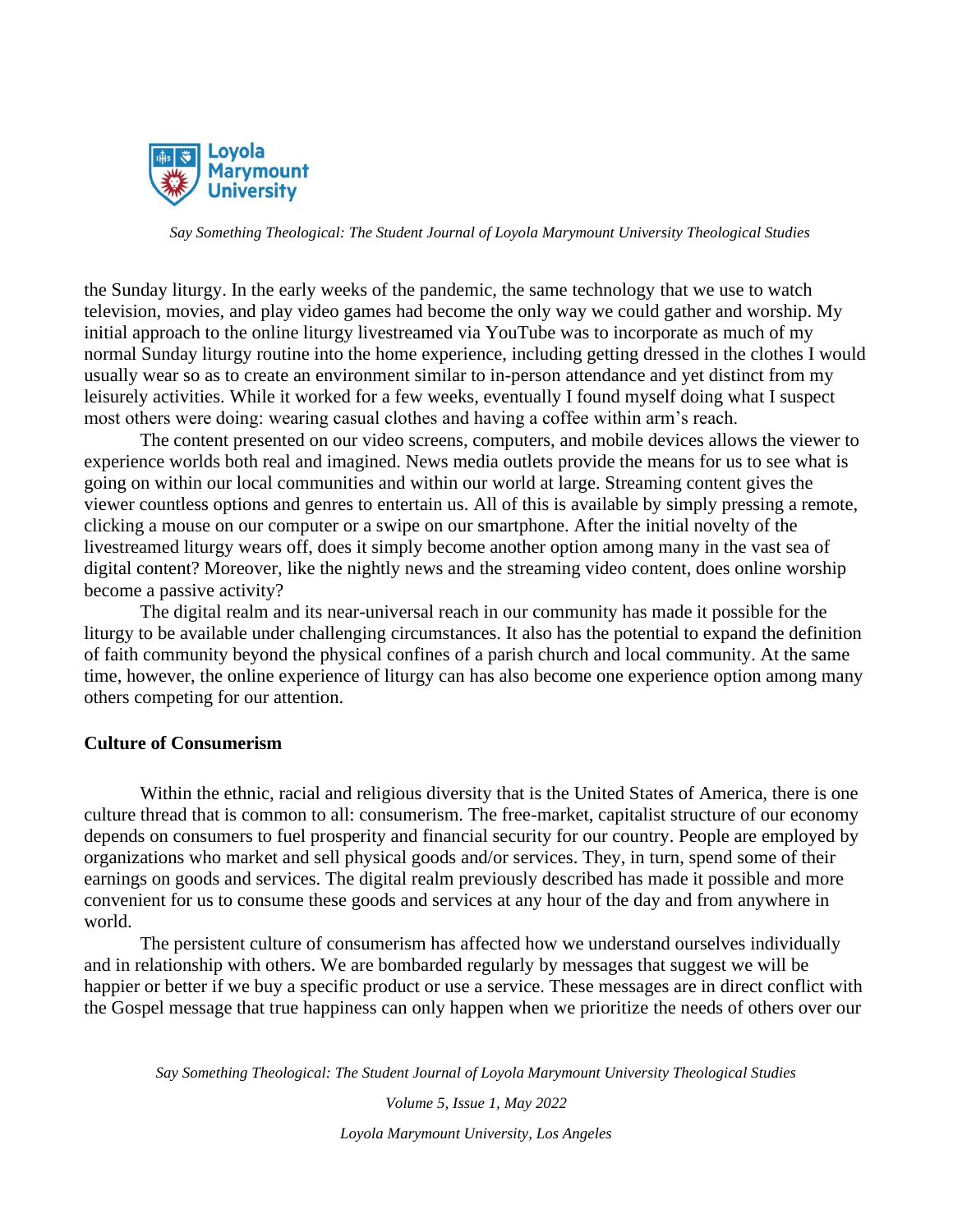

desire for material goods. With respect to our liturgical worship, a consumerist mentality can distort our understanding of our role as participants. Unchecked, a consumerist mindset increasingly sees liturgy as something we take in (consume) instead of act of worship that requires an investment of mind, body and soul.

A consumerist mindset in the secular setting can affect how an individual perceives the value of the goods and services he/she acquires. If someone is dissatisfied with a specific possession, the typical response is to replace it with something else. Within the context of a liturgical experience, this may not necessarily be a bad situation. Accepting that valuing the liturgical experience is largely a subjective enterprise, when a parishioner does not feel his/her spiritual needs are being met within his/her faith community, going to another parish may be a reasonable course of action. On the other hand, when the reason for the change is a parishioner's unwillingness to be challenged toward conversion of heart, a culture of consumerism creates an environment where the change of community is considered a normal option. Having the option to view liturgy online makes "parish hopping" easier to do.

The persistent and pervasive consumer culture we live in has always been at odds with the purpose and the mission of the Catholic Church. Vincent Miller provides some insights about how we view the relationship between consumer culture and religious traditions. Miller critiques those who characterize consumerist culture as if it were an ideology in competition with religion; among these critics is the Magisterium. He believes that for the most part, we who participate in the consumerist culture are not actively or intentionally casting aside our baptismal promises to be disciples of Christ. Instead, he proposes that until we get at the "deeper workings of consumerism," we stand to miss what is really going on, which is the commodification of religious belief systems and values.<sup>2</sup>

Our parishes fight a seemingly uphill battle against the tide of individualism and freedom of choice that undergirds the consumerist culture. The inevitable and unavoidable economic reality of parishes relying on parishioner donations to stay open often leads to parishes employing marketing and communications tactics used by for-profit businesses to attract and retain parishioners. Livestreamed liturgies make it possible for parish leaders to reach a wider audience. Those charged with planning liturgies need to ensure that the spiritual needs of this online community are met. Otherwise, it this form of liturgical experience is in danger of being perceived as a service subject to the whims of a discriminating consumer.

#### **Scripture: Exile and Community**

*Say Something Theological: The Student Journal of Loyola Marymount University Theological Studies*

*Volume 5, Issue 1, May 2022*

<sup>2</sup> Vincent J. Miller, *Consuming Religion: Christian Faith and Practice in a Consumer Culture* (New York: Continuum, 2004), 19.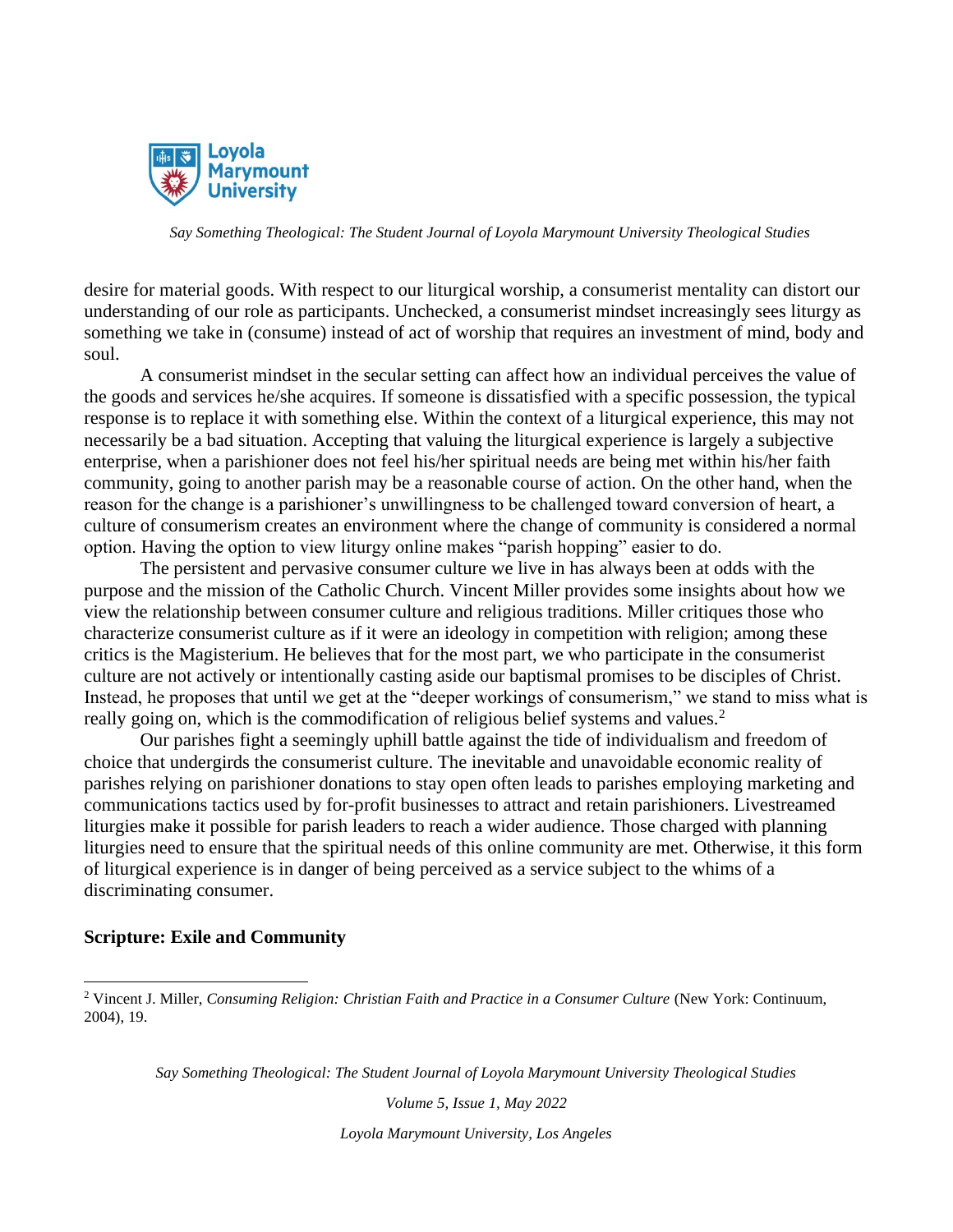

## Psalm 137

The present restrictions on indoor worship within our churches harkens back to the plight of the Jewish people exiled to Babylon in 586 BCE. The Babylonian exile was the result of a defeat at the hands of a much stronger adversary. The reality of having the Jerusalem temple, their central place of worship, destroyed, coupled with the forced removal from their homes, must have been devastating to that faith community who believed God was present in that temple in that city. Psalm 137 poignantly describes the lament of the displaced Jewish community. Reflecting on this psalm within our present situation may provide useful insights into our collective psyche and the centrality of communal worship.

The first verse sets the emotional tone and conveys the exiles' sense of longing: "By the rivers of Babylon there we sat weeping when we remembered Zion" (Ps 137:1). The image of a river indicates that the physical locale of the exiles was not harsh. Though held captive, the community was able to live in relative peace with the means to take care of themselves, presumably, in a manner like the way they lived in Jerusalem. We too long for a return to full community within our physical churches.

The psalm goes on to describe the real source of the exiles' angst: their concern that they will forget their former home and place of worship:

If I forget you, Jerusalem, may my right hand forget. May my tongue stick to my palate if I do not remember you, If I do not exalt Jerusalem beyond all my delights. (Ps 137:5-6)

Forgetting their home and place of worship is likened to forgetting about God and breaking their covenant with God. Their concerns over religious practices resonate with many today who believe what Vatican II taught regarding the primacy of the liturgy as the preeminent prayer form. Not being able to worship in the way we had been accustomed can be disorienting or distressing, especially for those for whom the liturgy is their only regular prayer.

Acts 2:42-47

*Say Something Theological: The Student Journal of Loyola Marymount University Theological Studies*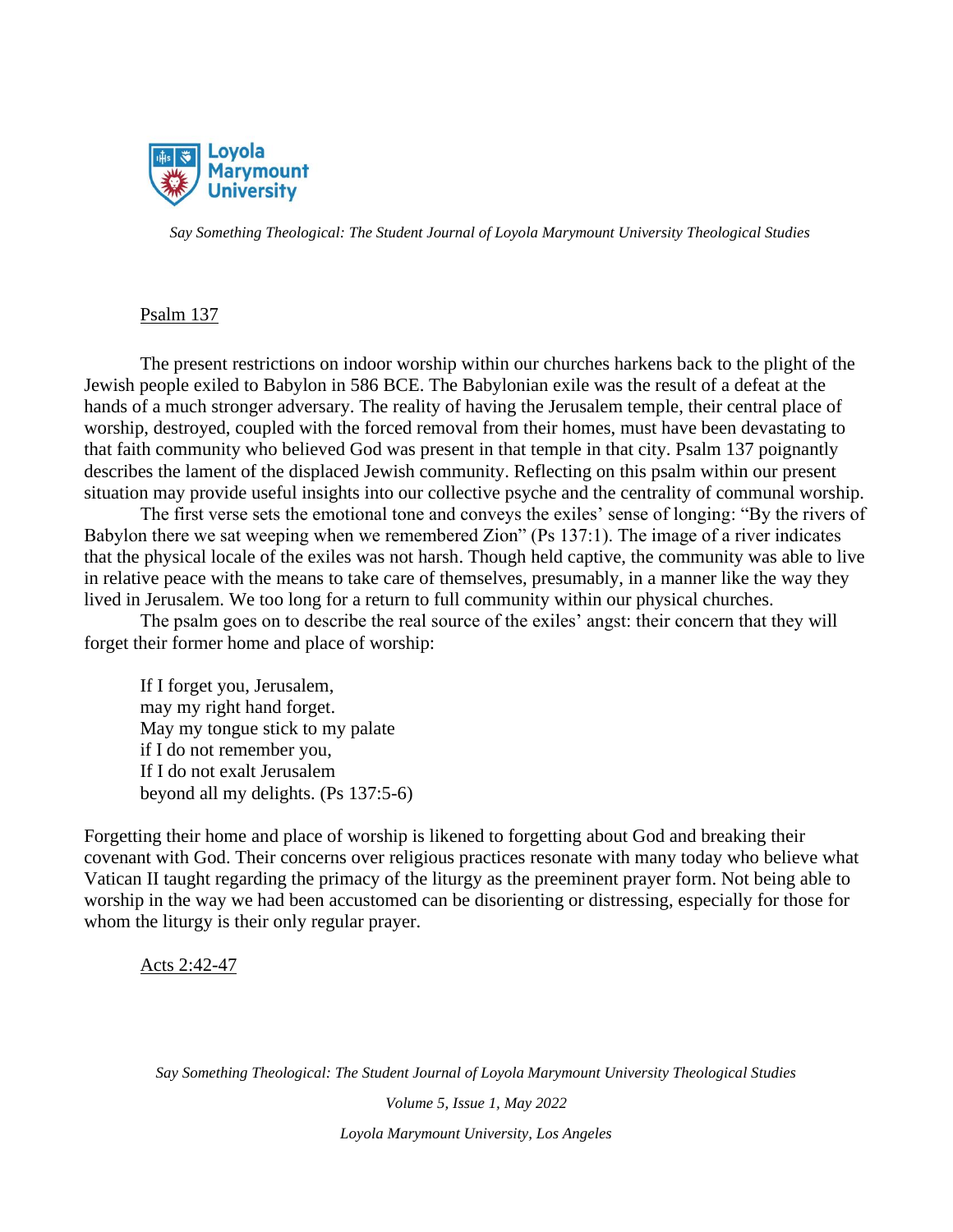

Praying and worshipping as a community looks very different today than it did two thousand years, when the first followers of Jesus, energized by the Holy Spirit set about to proclaim Jesus' message to "all the nations" (cf. Matt 28:19). While that may be, we can draw some insights from what was written about the early Christian community in the Acts of the Apostles. Acts 2:42-47 provides a glimpse of that community and serves as a point of reflection for us today.

Verse 42 describes the early Christian disciples as a community that thought of themselves as a distinct community incorporating catechesis ("teaching of the apostles"), prayers and "breaking of the bread" into a lifestyle where those that had shared with those that lacked. Commentaries on this passage point out that the willingness to share material goods may have been borne from a belief that the end times were near in addition to the early followers' practice of the Christian virtue of charity taught by the apostles.<sup>3</sup> I point out the eschatological aspect not to presume that the current pandemic is anything like the end times imagined by the early Christian community. Rather, I want to suggest that the early faith community bonded in response to a shared experience. The present pandemic experience is our shared experience that invites us to a similar response.

Verse 46 provides a glimpse of how our present liturgy came to be: "Every day they devoted themselves to meeting together in the temple area and to breaking bread in their homes." In this early stage, disciples of Jesus understood themselves religiously as Jews. Jewish temple services were focused on hearing the word of God proclaimed, which could be interpreted as a forerunner of our Liturgy of the Word. The ritual of breaking bread then is our Liturgy of the Eucharist today.

The breaking of bread in their homes elicits a new meaning considering our present limitations to worship in church and the corresponding increased reliance on online forms of liturgy. Preserving the centrality of the consecration of the bread and wine into the Body and Blood of Christ as a ritual that should be done in the church space by the priest who sacramentally represents Christ, the early community's home-based Eucharistic practice serves as a reminder of the sacredness of the home as an extension of the consecrated worship space of our churches. Perhaps something as routine as grace before meals can help us to experience the presence of Christ in the same way the disciples of Emmaus did when Jesus broke bread with them (cf. Luke 24:30-32).

#### **Sacramental Theology**

The Catechism of the Catholic Church describe sacraments as "efficacious signs of grace, instituted by Christ and entrusted to the Church, by which divine life is dispensed to us" (CCC #1131).

*Say Something Theological: The Student Journal of Loyola Marymount University Theological Studies*

*Volume 5, Issue 1, May 2022*

<sup>3</sup> Raymond E. Brown, *An Introduction to the New Testament* (New York: Doubleday, 1997), 287.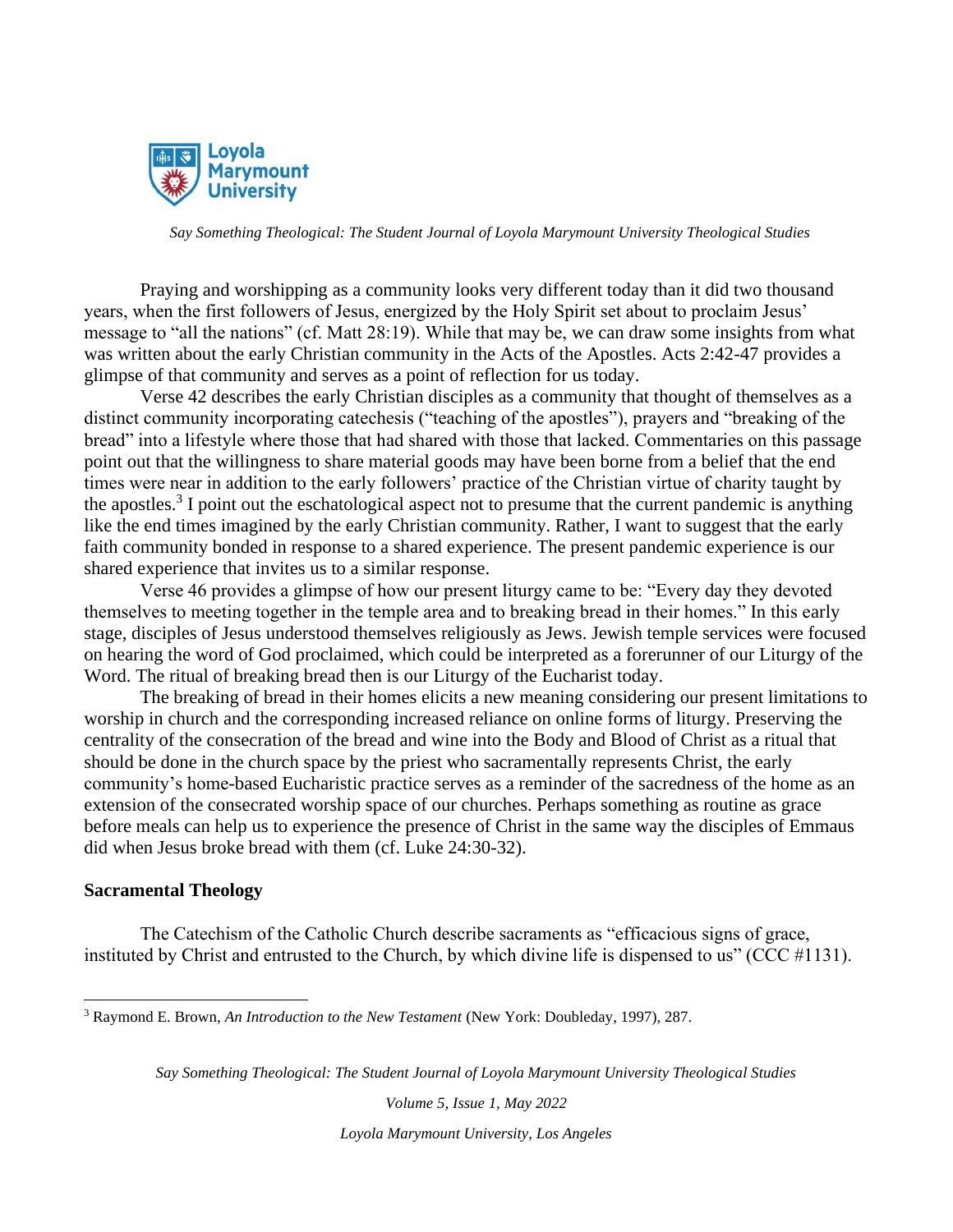

This definition encompasses two important dynamics of sacraments that inform our discussion: sacraments are signs of God's presence in the world, and the Church mediates God's grace to humankind.

The relationship and the dynamics between God's grace and the sacramental sign/symbol have been the source of extensive theological reflection over the centuries. As it pertains to our discussion about liturgy, Kenan Osborne's reflection on this, influenced by Karl Rahner's understanding of grace as relational in nature, is helpful for our focus on the liturgy. For Osborne, "[i]n the sacrament action, what one sees, hears, touches, feels or perceives is only the sign; beneath the perceptible is the reality."<sup>4</sup> He uses the example of human love to illustrate this dynamic. The love between humans (husband-wife, parent-child) is always present. However, it becomes more real and experienced repeatedly through the outward signs (embracing, kissing, selflessness, etc.). In the same way, God's love for all of humanity has always been there. The incarnation of Jesus through his life, death and resurrection and the Church Jesus commissioned are the outward signs of that love. From the sacramentality of Jesus, the Eucharistic liturgy is the tangible way we come to experience the love Christ has for us.

Continuing with Osborne's analogy of human love, the perception of the reality of love through the outward sign implies an intentional action by the one who perceives/receives the love. The extent to which the recipient is open to the sign dictates the depth of the reality experienced. For example, the love a distracted child experiences through a parent's embrace is less than that of an attentive child. It follows that our own experience of Christ through the liturgy is heightened to the extent we can be attentive and present in the experience.

## **Second Vatican Council:** *Sacrosanctum Concilium*

The Second Vatican Council (1962-1965) helped to refine and articulate the theology and vision of the Catholic Church and its liturgy as we know it today. In the document *Lumen Gentium*, the gathered clergy expanded the understanding of "Church" that had, up to that point, been mostly understood as the clerical hierarchy. Today, the Church is understood as a mystical entity that transcends the institutional Church and includes all the faithful. In terms of the ritual liturgy, *Sacrosanctum Concilium* (SC) was promulgated as the Constitution of the Sacred Liturgy, which was the culmination of decades of discourse and scholarship under the heading of the Liturgical Movement.<sup>5</sup>

*Say Something Theological: The Student Journal of Loyola Marymount University Theological Studies*

*Volume 5, Issue 1, May 2022*

<sup>4</sup> Kenan Osborne, *Sacramental Theology: A General Introduction* (New York: Paulist Press, 1988), 62.

<sup>5</sup> John F Baldovin. "Worship: Ninety Years of Early Liturgical History," *Worship* 90, no. 5 (2016): 420.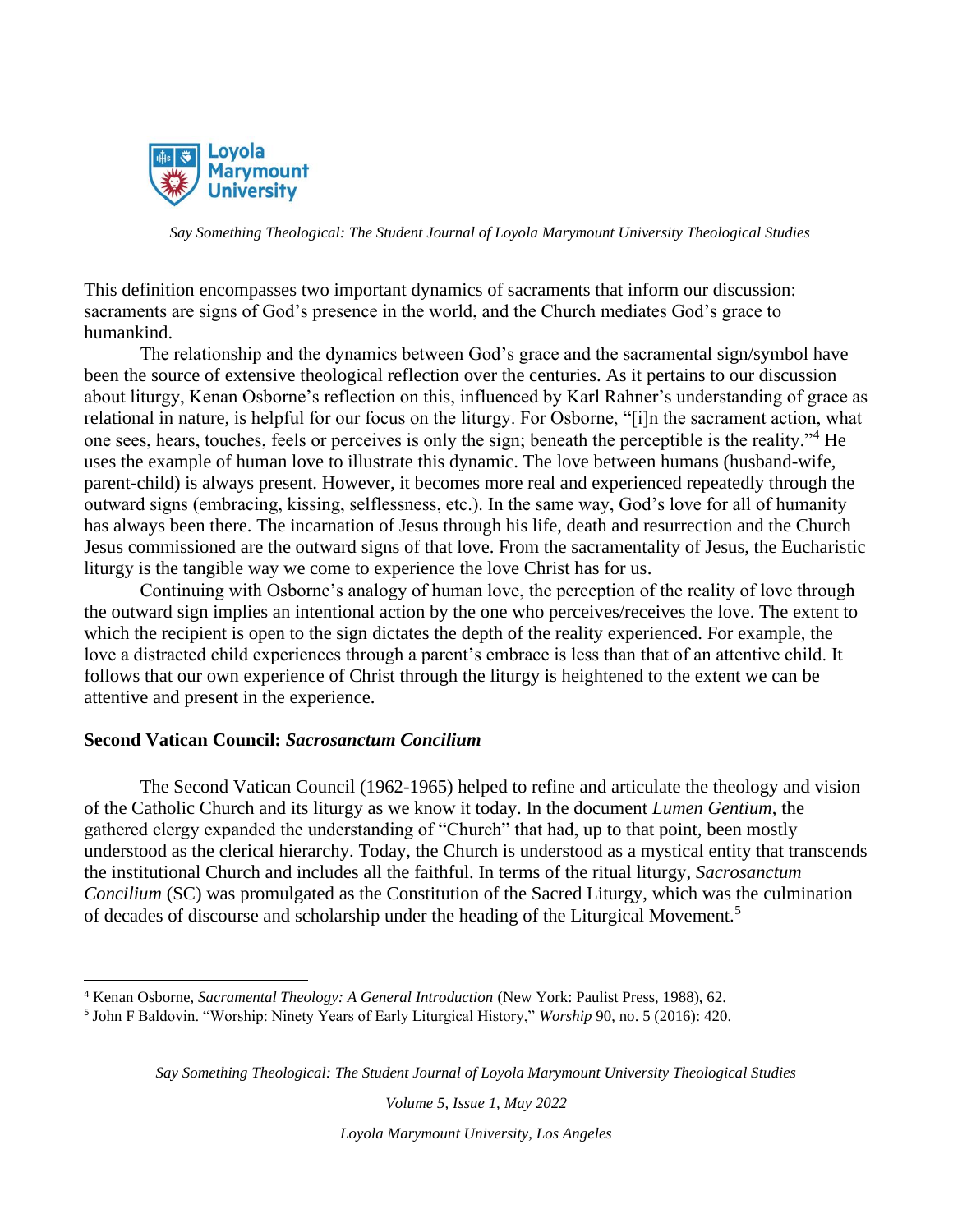

In the years following the Council, the Roman Catholic Church undertook a dramatic reform of liturgy in direct response to the promulgation of *Sacrosanctum Concilium*. The most immediate and tangible result of the document was the movement away from Latin as the language of the liturgy toward the use of the vernacular, which enabled the faithful to more actively participate. For the purposes of our reflection on liturgy in a pandemic, another important development from SC was the formal framework to enable the adaptation of the liturgy, in effect, sanctioning and legitimizing the process of reform already underway.

The liturgical celebration embodies the unification of the Church as the sacrament of Christ. It is within this public worship that the presence of Christ is manifested through the priest/presider, the proclaimed Word, the consecrated Eucharist, and in the gathered faithful. "[E]very liturgical celebration, because it is an action of Christ the priest and of his body, which is the church, is a preeminently sacred action. No other action of the church equals its effectiveness by the same title nor to the same degree." (SC 7). This statement highlights the liturgy's place as the most revered way we can worship God.

Considering the Church's reluctance to change anything about the liturgy during the nearly five centuries after the Protestant Reformation, putting its stamp of approval on the means to adapt the liturgy was a significant development. The document teaches that "[t]he rite of the Mass is to be revised in such a way that the intrinsic nature and purpose of its several parts, as well as the connection between them, may be more clearly shown, and that devout and active participation by the faithful may be more easily achieved." (SC 50). Edward Hahnenberg, in his commentary on SC, states that the Council fathers granted local bishops' conferences permission to adapt the liturgy while still setting norms that ensured "substantial unity of the liturgy is preserved."<sup>6</sup> SC goes on to set the framework for the liturgical commissions charged with overseeing the process of adaptation at every level in the Church hierarchy.

## **Faith Shaped by Liturgical Praxis**

Aidan Kavanagh describes the liturgy of the Church as "faith in motion" and that the experience of the assembly in liturgy is the "living God present to the Church."<sup>7</sup> Further, he argues that during this experience, the assembly is transformed and that this transformation is *theologia prima*, that is, that the liturgy is a primary source for theological reflection. While I agree with Kavanagh about this

*Say Something Theological: The Student Journal of Loyola Marymount University Theological Studies*

*Volume 5, Issue 1, May 2022*

<sup>6</sup> Edward P. Hahnenberg, *A Concise Guide to the Documents of Vatican II* (Cincinnati: St. Anthony Messenger Press, 2007), 19.

<sup>7</sup> Aidan Kavanagh, *On Liturgical Theology* (Collegeville: Liturgical Press Pueblo, 1984), 8.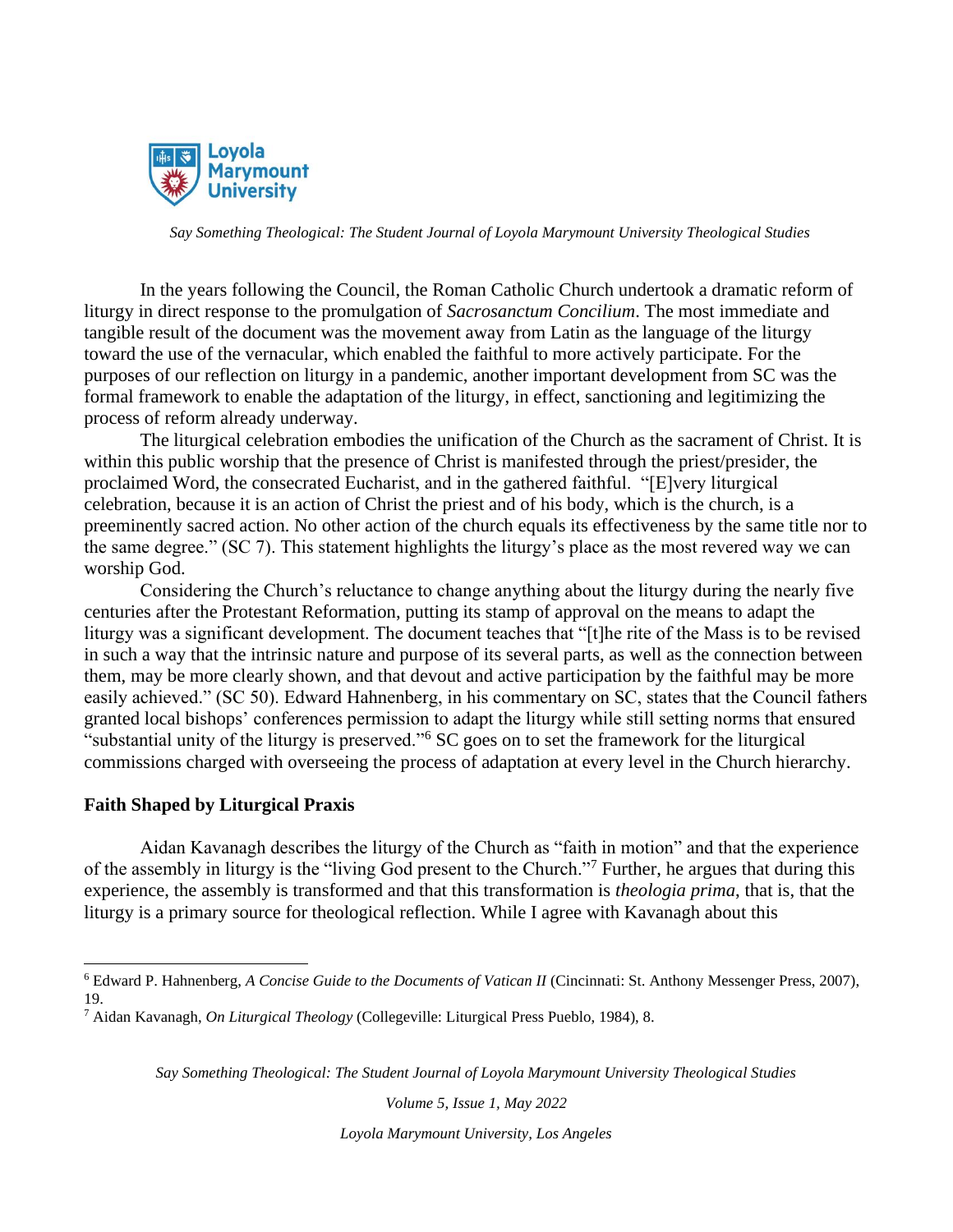

transformative aspect, giving liturgy a place as primary theology above all other theological disciplines would seem to diminish the role these other theological disciplines have had in shaping the liturgy.

Additionally, theological disciplines Kavanagh considers as secondary to liturgy have shaped our liturgy by helping assess the congruence of liturgical practices with our understanding of faith. Liturgy also must respond to changing historical and cultural contexts where a community's understanding of its faith may not align with its public expression of faith. Other theological disciplines are required in these discourses.<sup>8</sup>

In addition to liturgical events, there are other ways in which the people of God can come to know God's revealing presence. Michael Aune cites Paul Marshall, who points out that primary theological moments occur outside of participation in liturgy and that theology happens when an individual or group confront the claims of the Gospel. One example comes from Edward Schillebeeckx, who noted that some people (Jews and Gentiles) encountered Jesus and stayed with him.<sup>9</sup> If there is a singular primary Christian theological event, this encounter with Jesus would be it. Everything that followed this would become elements of what we know as the Church today. These elements include the New Testament, liturgical practices, the hierarchical Church, doctrine, among others. From this perspective, reflection of all these elements can be thought of as secondary theologies from the primary Jesus event.

The debate over which between faith or liturgy takes precedence in terms of theological reflection should not diminish the ability of liturgy to transform the human participant as Kavanaugh states. As a multi-faceted expression of praise that moves the mind, heart and soul, the liturgy has the potential to elevate the experience of faith. At the same time, we must acknowledge that it has the potential to diminish the faith experience negatively. Edward J. Kilmartin points out that throughout Christian history, "forms of liturgical prayer and ritual, however orthodox, often had to be dropped or changed to avoid heretical misunderstanding." He goes on to stress that changing historical and cultural circumstances requires regular assessment of how the faithful understand their faith while keeping to the traditional teachings of the Church.<sup>10</sup>

The length and breadth of the ongoing pandemic certainly has introduced new liturgical practices within the Catholic Church across the globe, the most notable being the widespread use of online/livestream liturgy. The liturgical theological views of both Kavanaugh and Kilmartin

*Say Something Theological: The Student Journal of Loyola Marymount University Theological Studies*

*Volume 5, Issue 1, May 2022*

<sup>8</sup> Maxwell Johnson, *Praying and Believing in Early Christianity: The Interplay between Christian Worship and Doctrine* (Collegeville: Liturgical Press, 2013), 16-17.

<sup>9</sup> Michael B. Aune, "Liturgy and Theology: Rethinking the Relationship, Part II," *Worship* 81, no. 1 (Jan 2007): 53.

<sup>10</sup> Edward J. Kilmartin, "Theology as Theology of the Liturgy," in *Primary Sources of Liturgical Theology: A Reader*, ed. Dwight W. Vogel (Collegeville: Liturgical Press, 2000), 108.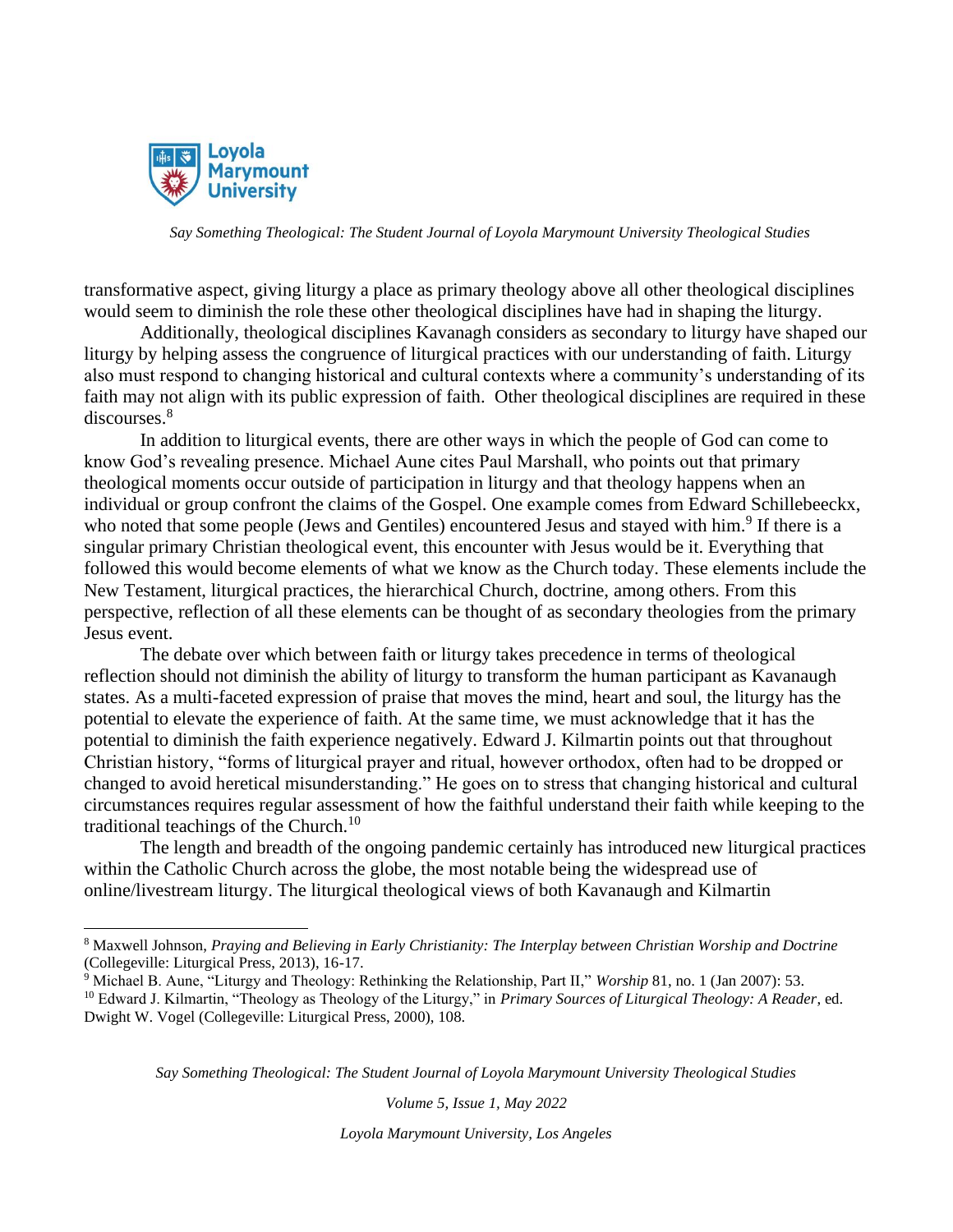

acknowledge the primary role liturgy within a Christian faith tradition. Against this backdrop, we now consider in detail liturgy within the digital realm.

## **Liturgy in the Digital Realm**

Before the pandemic, liturgical worship in a physical church was assumed. The Church's teachings on the sacredness of consecrated churches and chapels, and the Magisterium's insistence that these places are the proper and exclusive places for liturgical worship and the administration of the sacraments<sup>11</sup>, have largely held. The pandemic and subsequent proliferation of online worship, while considered a temporary solution, does give us pause to consider how this new form of worship specifically impacts our experience of liturgy. Of particular interest is how online liturgy informs and or affects our experience of the worship space, community, presence and participation.

## Redefining the Worship Space

The present situation of restricted or limited access to our churches, chapels and cathedrals, as disorienting it is to all the faithful, does reveal much about our contemporary theology and understanding of how we experience the grace of God in our world. The consternation and collective angst over how to be faithful without a physical worship space suggests an understanding that confines the experience of God to a specific physical place. Further, the Catholic understanding of Eucharist as the real presence of the Body and Blood of Jesus Christ in the consecrated bread and wine reinforces this emphasis on the physical.

It is tempting to associate the global pandemic and the corresponding restrictions on worship as we have been accustomed as an entirely new experience. While the pandemic is new for us, the disruption to the ways we worship is not. This is not the first time a faith community has had to overcome significant adversity to worship. In a recent article in *America* magazine, Michael Bayer reflects on how we can look back at our salvation history for guidance to help interpret our current experience. Bayer cites the experience of God's chosen people during the Babylonian exile ( $6<sup>th</sup>$  century

*Say Something Theological: The Student Journal of Loyola Marymount University Theological Studies*

*Volume 5, Issue 1, May 2022*

<sup>11</sup> United States Conference of Catholic Bishops, *Built of Living Stones: Art, Architecture, and Worship*, No. 5-408 (Washington, DC: United States Conference of Catholic Bishops, 2000), §17.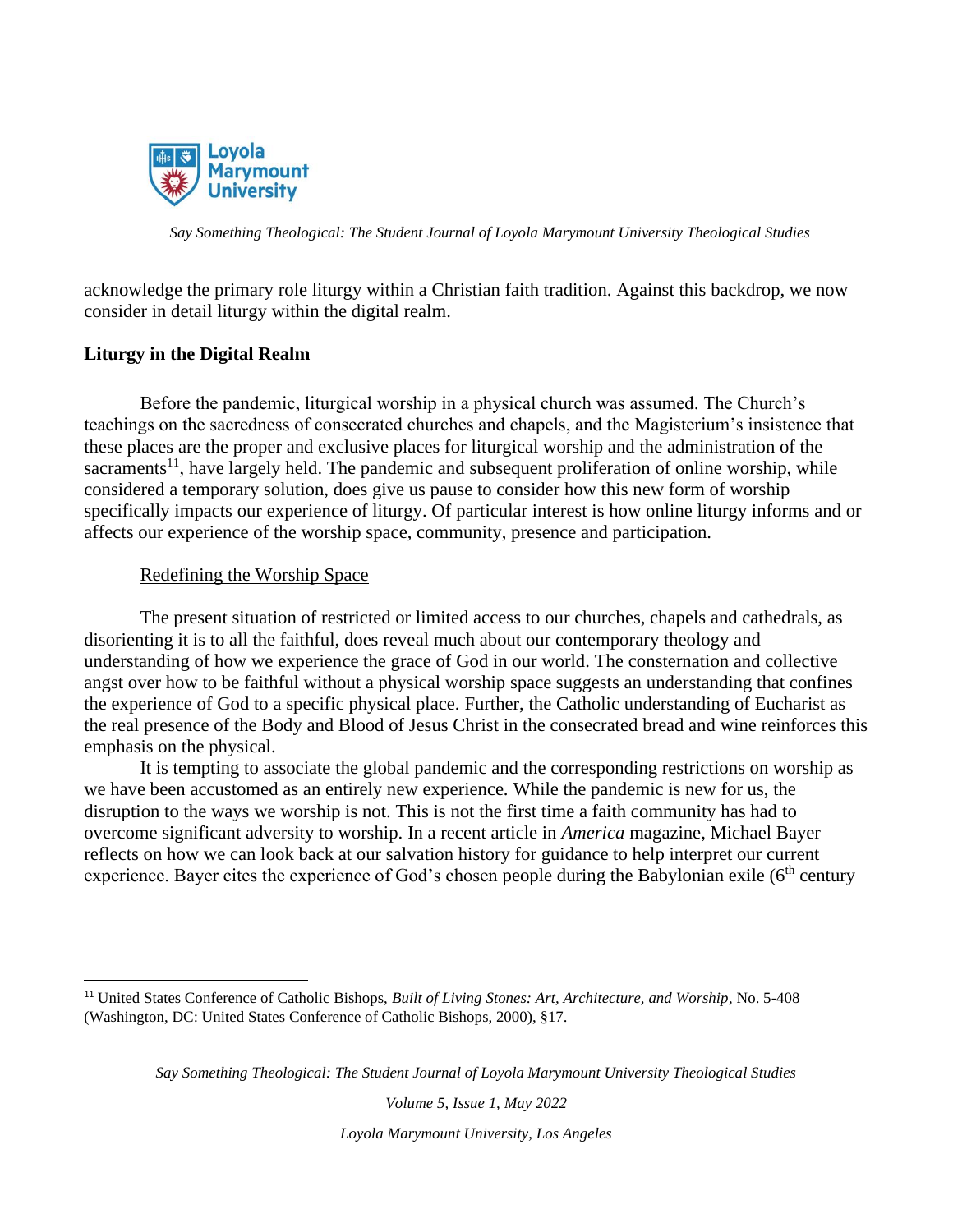

BCE) and the early Christian community during the time of Justin Martyr  $(2<sup>nd</sup>$  century CE) as two examples where communities of believers had to adapt its worship to challenging circumstances.<sup>12</sup>

After their defeat at the hands of the Babylonians, the Jewish people saw their temple destroyed and many of them living in a foreign land. The lack of a physical place of worship did not diminish their faith and belief in God. They continued to worship as a community focusing on God's word in the Torah to sustain their faith. In so doing, they came to understand and experience God's presence away from their traditional place of worship (Jerusalem temple).

During Justin Martyr's time, not all attended the Eucharistic celebration in the designated physical place. As part of their ministry and service, deacons would distribute the Eucharist to these "remote" worshippers.<sup>13</sup> This forerunner to the current practice of taking Eucharist to the homebound and sick illustrates that the early Church imagined Eucharistic celebrations extending beyond the physical worship space.

#### Virtual Community

The digital realm within which we interact has made the world feel much smaller and accessible. To say that the ubiquity of the technologies that undergird the digital realm is redefining how we understand community would be an understatement. The various ways we can interact with friends, relatives and others who live thousands of miles away effectively has rendered the vision of virtual communities a de-facto reality. Social media services such as Facebook, Twitter and Instagram have enabled all levels of the Church to extend their reach beyond the physical parish and church buildings. As these technologies continue to be developed and embraced by parishes and dioceses, how we understand and describe the community of believers will continue to change as well.

As it pertains to the Eucharistic liturgy, the concept of the liturgical community of worship is still largely tethered to the physical realm given the tradition and teaching of the Church that claims authentic Eucharist is celebrated in a physical place. That is, until the Covid-19 pandemic. Forced to severely restrict physical celebration of the Eucharist to a handful of clergy and ministers, the Church has embraced the tools of the digital realm to hold liturgies online. Given the protracted duration of the

*Say Something Theological: The Student Journal of Loyola Marymount University Theological Studies*

*Volume 5, Issue 1, May 2022*

<sup>&</sup>lt;sup>12</sup> Michael Bayer, "What the Early Christians Can Teach Us about Missing the Sacraments and Still Growing in Faith," *America,* April 23, 2020, [https://www.americamagazine.org/faith/2020/04/23/what-first-christians-can-teach-us-about](https://www.americamagazine.org/faith/2020/04/23/what-first-christians-can-teach-us-about-missing-sacraments-and-still-growing?utm_source=piano&utm_medium=email&utm_campaign=3071&pnespid=i.lgp_RXXgeN0jZmUIuUPivjjURXzJXJakuuRBmi)[missing-sacraments-and-still-growing,](https://www.americamagazine.org/faith/2020/04/23/what-first-christians-can-teach-us-about-missing-sacraments-and-still-growing?utm_source=piano&utm_medium=email&utm_campaign=3071&pnespid=i.lgp_RXXgeN0jZmUIuUPivjjURXzJXJakuuRBmi) 3.

<sup>13</sup> Paul Gavrilyuk, "The Participation of the Deacons in the Distribution of Communion in the Early Church," *St Vladimir's Theological Quarterly* 51 (2007): 257.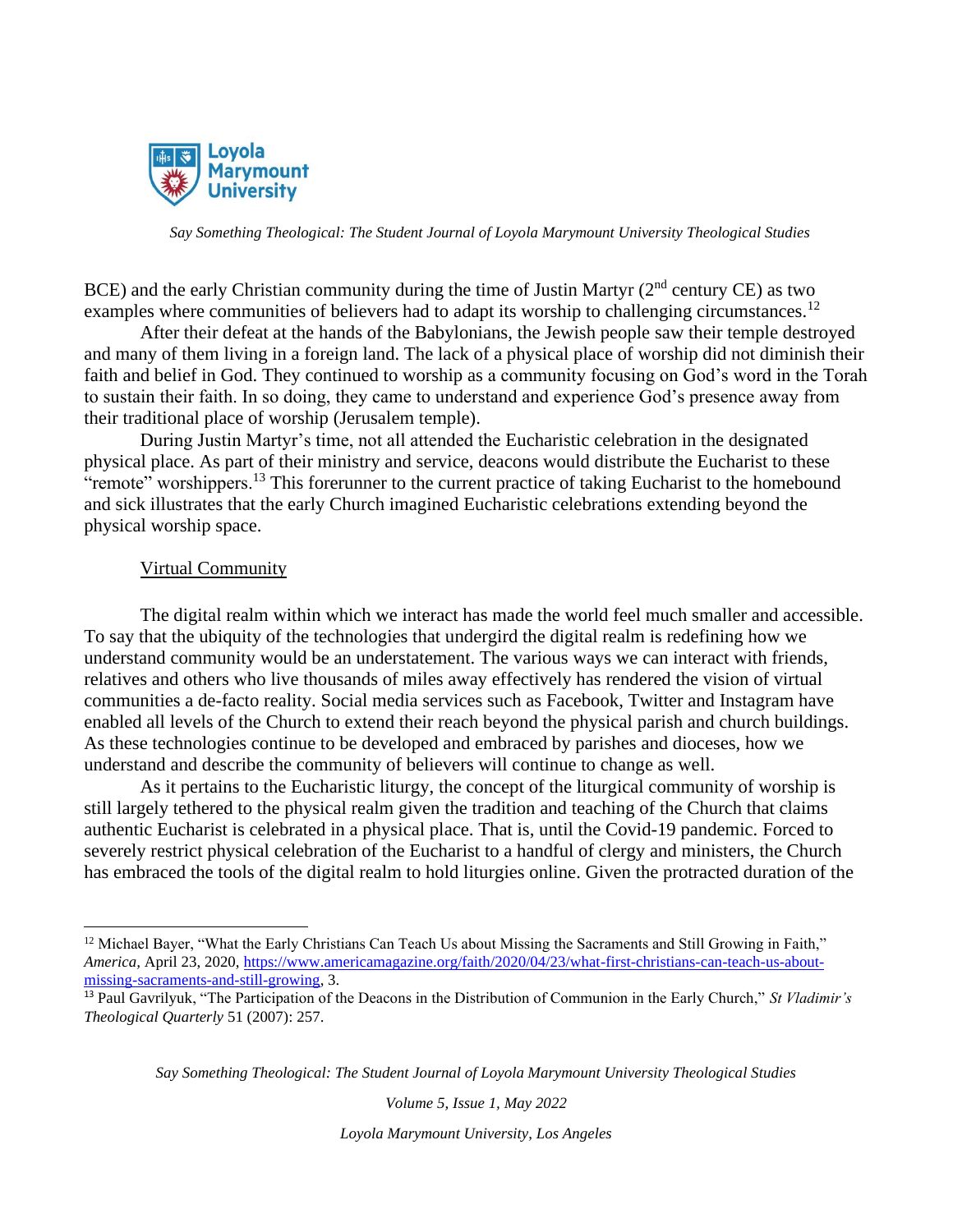

physical restrictions, the liturgical community can no longer be defined as those believers who are within spatial proximity of each other.

Again, we can look to our Church's distant past to provide some insights on how we might understand Eucharistic community. For several decades, under persecution from local religious and civic authorities, the nascent Christian Church had no designated spaces to celebrate the Eucharist. Celebrations were done in large homes where several families could gather. We now find ourselves in similar circumstances for entirely different reasons. Instead of persecution by antagonistic forces, we are being driven "underground" by a lethal virus. We are now worshiping in our homes, which have become extensions of the physical church space.

Teresa Berger challenges the notion that liturgical celebrations are legitimized only when associated with the faithful who are in physical proximity of each other. She cites two examples where liturgical rituals stretch the domain of the worship space. The first is in the invocation of the "communion of saints" during the Eucharistic Prayer. By invoking the saints in heaven along with the assembly in the praise of God, the worship space no longer seems confined to the church building. The other example is the celebration of the Good Friday Stations of the Cross at the Coliseum by Pope Francis in 2016. At the same time, a papal representative was visiting the homeless in another part of Rome as a sign of spiritual solidarity. She writes "one might argue that the whole notion of the catholicity of the Church is predicated on spatial proximity not being an ultimate arbiter of ecclesial communio."<sup>14</sup>

#### Presence and Participation

An aspect of the Eucharistic liturgy that needs to be explored is the presence of the participant. If asked what presence means, most of us would quickly respond in terms indicating the physical, bodily dimension. Pressed further, we would also include presence of mind as another dimension. Others would include presence of heart. Jesus himself directs us to express our love for God through all dimensions of our being (mind, (body, mind, heart and soul) (c.f. Mt 22:37, Mk 12:30, Lk 10:27). By extension, our attendance at liturgy requires us to be present in all these dimensions. Of course, being human, we are not able to accomplish this in a consistent manner regardless of how we attend liturgy (physical or online).

A broader appreciation of what it means to be present should not diminish the importance of the physical church space to heighten our ability to offer worship to God. We have been socially trained to

<sup>14</sup> Teresa Berger, *@ Worship: Liturgical Practices in Digital Worlds* (New York: Routledge, 2018), 38-39.

*Say Something Theological: The Student Journal of Loyola Marymount University Theological Studies*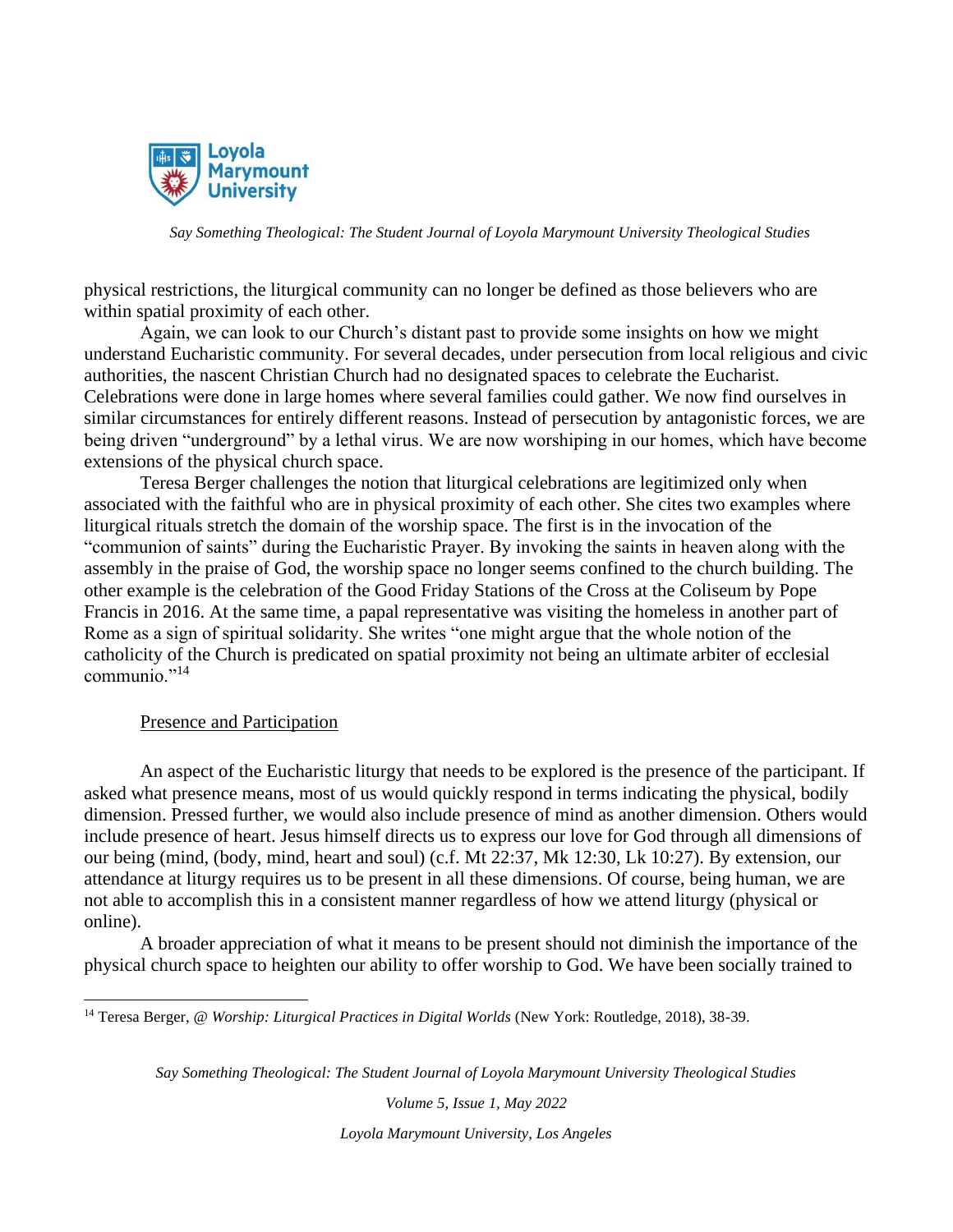

associate physical places with expected attitudes and behaviors. For example, if you were physically watching a film at the movie theater, phoning a friend and having a full conversation would be frowned upon, and if you persisted, you might find yourself thrown out of the theater. Similarly, for many of us, sitting in a physical church sets an expectation that our thoughts and attitudes are to be directed toward the liturgical worship of God.

While our physical presence in the church space can heighten our ability to engage in the liturgy, it should not be the exclusive place where this happens. Those who are physically unable to be at church in person would be equally present by their attendance of an online liturgy. Groups that come to mind are those who are hospitalized, the homebound and those who fear religious persecution (e.g. Christians in some Middle East countries).

#### **Theological Review**

The pandemic and its effect on our traditional means of liturgical worship has introduced a collective angst and anxiety that persists to this day. Psalm 137 and its context of Jews in Babylonian exile resonates with our experience. Prayer and reflection of this psalm and other Hebrew Scripture passages on the theme of exile can help the faithful get their spiritual bearings. The summary of the early Christian life in Acts 2:42-47 describes life in the early Christian community which, through their common faith in the risen Christ, was able to strengthen the bond among themselves and found ritual expression in what would be the earliest experience of communal Christian liturgy.

Catholic sacramental theology helps us to understand our liturgy as a tangible sign of God's grace through Christ's presence. Our active and attentive participation in the liturgy deepens the encounter of the risen Christ. The Second Vatican Council taught that the sacramental presence of Christ is preeminently in the consecrated Eucharist, but it is also expressed and experienced through the proclaimed Word, the priest/presider, and the gathered assembly. The Council also taught that the liturgy is a living entity subject to adaption for the spiritual wellbeing of the faithful.

Liturgical theology provides the means to reflect on how our faith informs our liturgy and how our liturgical praxis affects our faith. The use of the digital realm for liturgy invites us to reconsider our understanding of the worship space, what it means to be community and how we are present and how we participate.

## **Pastoral Plan**

*Say Something Theological: The Student Journal of Loyola Marymount University Theological Studies*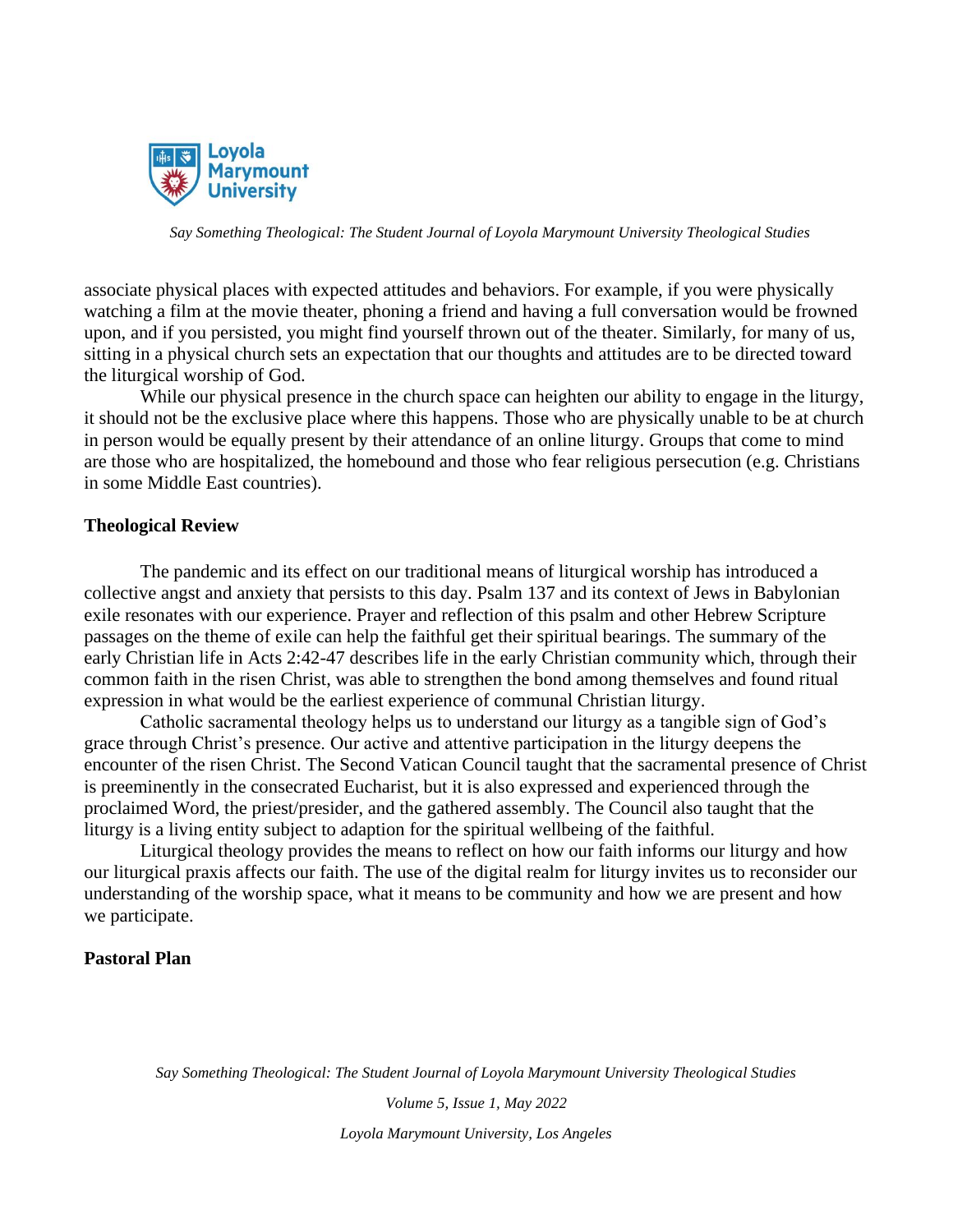

The Jews who were exiled into Babylon yearned to return home, even though they did not know if or when they would be allowed to return home. Away from their spiritual home, they adapted to their new home. It would be nearly fifty years before Cyrus of Persia decreed their return home. Unlike the exiled Jewish community, we do have a sense that we will return to life before the pandemic. Our challenge is that we do not know exactly when that will be.

The Jewish return from exile serves as a backdrop against which we can chart a pastoral path and helpful strategies that can help maintain the sacramental character of our liturgical worship and mitigate the impact of the persistent consumerist culture. These strategies include caring for the faithful while in exile, preparing for the return home, coming home, and life in the new Jerusalem.

#### Care for the Flock While We are in Exile

All of us to one degree or another have experienced some challenges during this pandemic. Most of us have been able to respond to these challenges by adopting new ways of doing things. However, it is vital that we do not lose sight of the reality that we have lost some members of our community and many others are suffering hardships because of the coronavirus pandemic. From the onset of the pandemic parish and ministry leaders have mobilized to provide help and assistance to those in need within their parishes and local communities.

While parish leaders tend to the physical needs within their communities, they also need to attend to the spiritual needs of the faith community in this new setting, where lack of or reduced physical contact impedes pastoral leaders' ability to assess the spiritual health of a community split between those that can attend liturgy in person, those who attend exclusively online and those who stopped attending when the pandemic started.

Pastoral leaders should enlist helping ministers who can reach out to the parish community to assess their spiritual as well as their physical and emotional wellbeing. These assessments need to be done by well-formed ministers who possess the requisite gifts of compassion and attentive listening. This outreach can be done through a creative mix of technical and non-technical means to accommodate all members of the community.

It will also be important to foster a strong sense of community among the faithful across the various modes of liturgical celebrations. Care must be taken to ensure that the pastoral message for any weekend is consistent across all liturgies. Equally important is to mitigate against any sentiment that those who attend in-person liturgies are in any way better than those who cannot. Fundamental to this is the acceptance on the part of the pastoral leadership that their understanding of worship space, presence and participation transcends the physical.

*Say Something Theological: The Student Journal of Loyola Marymount University Theological Studies*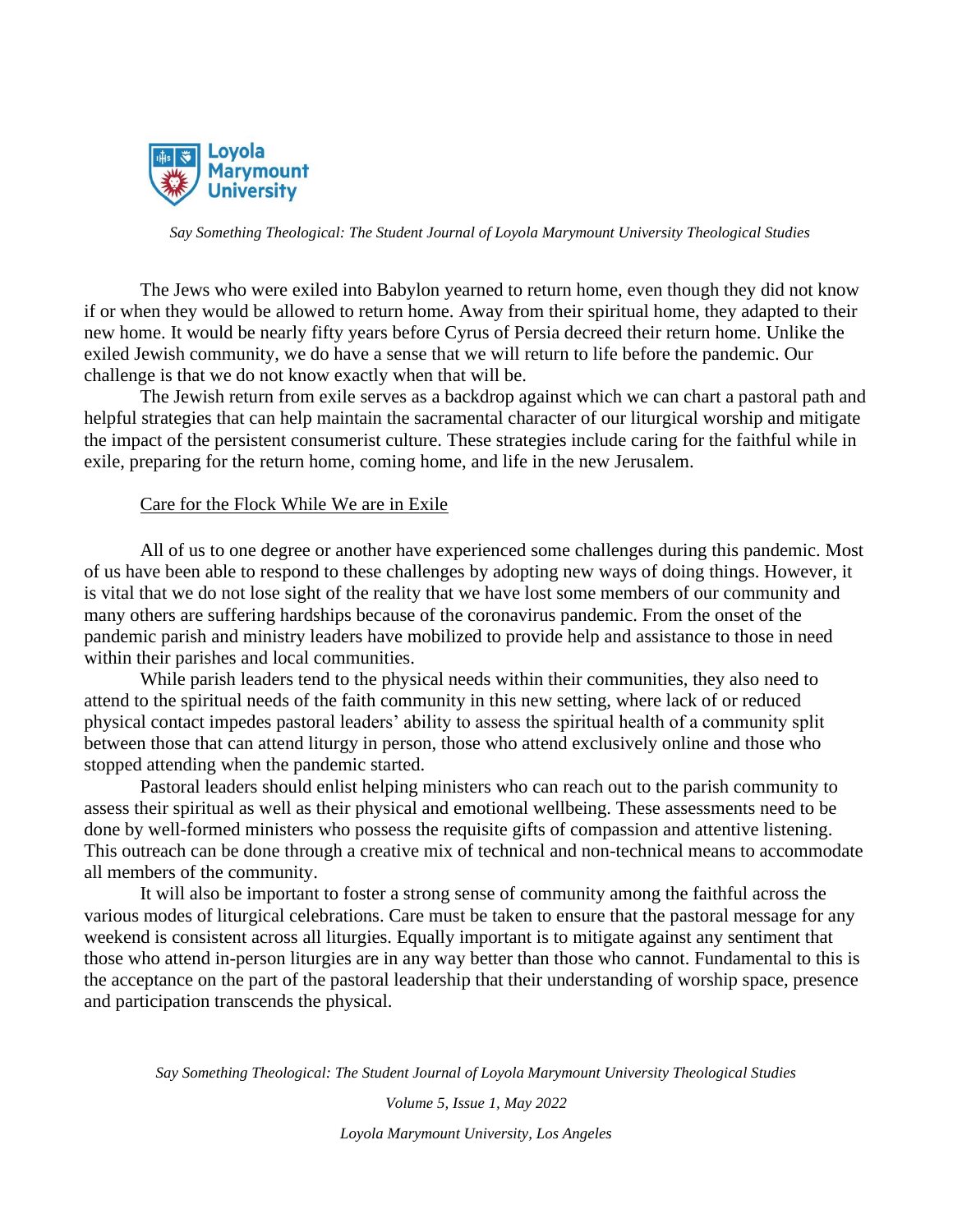

## Coming Home

In 538 BCE, the Jews were released from their Babylonian captivity and allowed to return home to Jerusalem. When the Jews returned home, Jerusalem was a very different place. After the exile to Babylon, while some Jews were left behind, eventually other groups settled in. From a religious perspective, the Jews returning from Babylon became yet another religious group among the mix of Jews and Gentiles.

A similar dynamic awaits us when we return to in-person worship in our churches with no restrictions. While not as drastic as the exilic community separated by 50 years and several hundred miles, the community that gathers in our parishes will be different. Without question, the first weeks of unrestricted worship in our churches will be cause for celebration. Yet, the extended time away from a "normal" worship experience combined with the blend of online and in-person liturgies while we were "away" will almost certainly feel different. Pastoral leaders need to embrace and honor this new community setting. The work to maintain a tight sense of community suggested earlier needs to continue.

When King Cyrus decreed the return of the Jewish people to Jerusalem, not all Jews returned home; some remained in Babylon. It seems reasonable to assume that some of those who have grown accustomed to the online-only liturgical experience may not feel compelled to return to church right away. It is worth remembering that the community of online worshippers includes many who live well outside the physical geography of the home parish.

Pastors and liturgical leaders should continue to livestream the liturgy even after the return to full in-person liturgies. Doing so will honor the importance of the whole community who will have worshipped and prayed together throughout the pandemic.

## Life in the New Jerusalem

The Jewish community after the return from Babylon worshipped in a different way. The rituals that developed while they were in Babylon became part of a new tradition for the generations that would follow. In the same way, the lessons learned doing liturgy online during the pandemic can continue to evolve to become new traditions for the parish community.

The technologies that enabled online liturgies during the pandemic will continue to evolve such that the online liturgy experience can be enhanced and elevated to a level that enables the participant to be increasingly immersed in the liturgical experience. This will, of course, require incremental

*Say Something Theological: The Student Journal of Loyola Marymount University Theological Studies*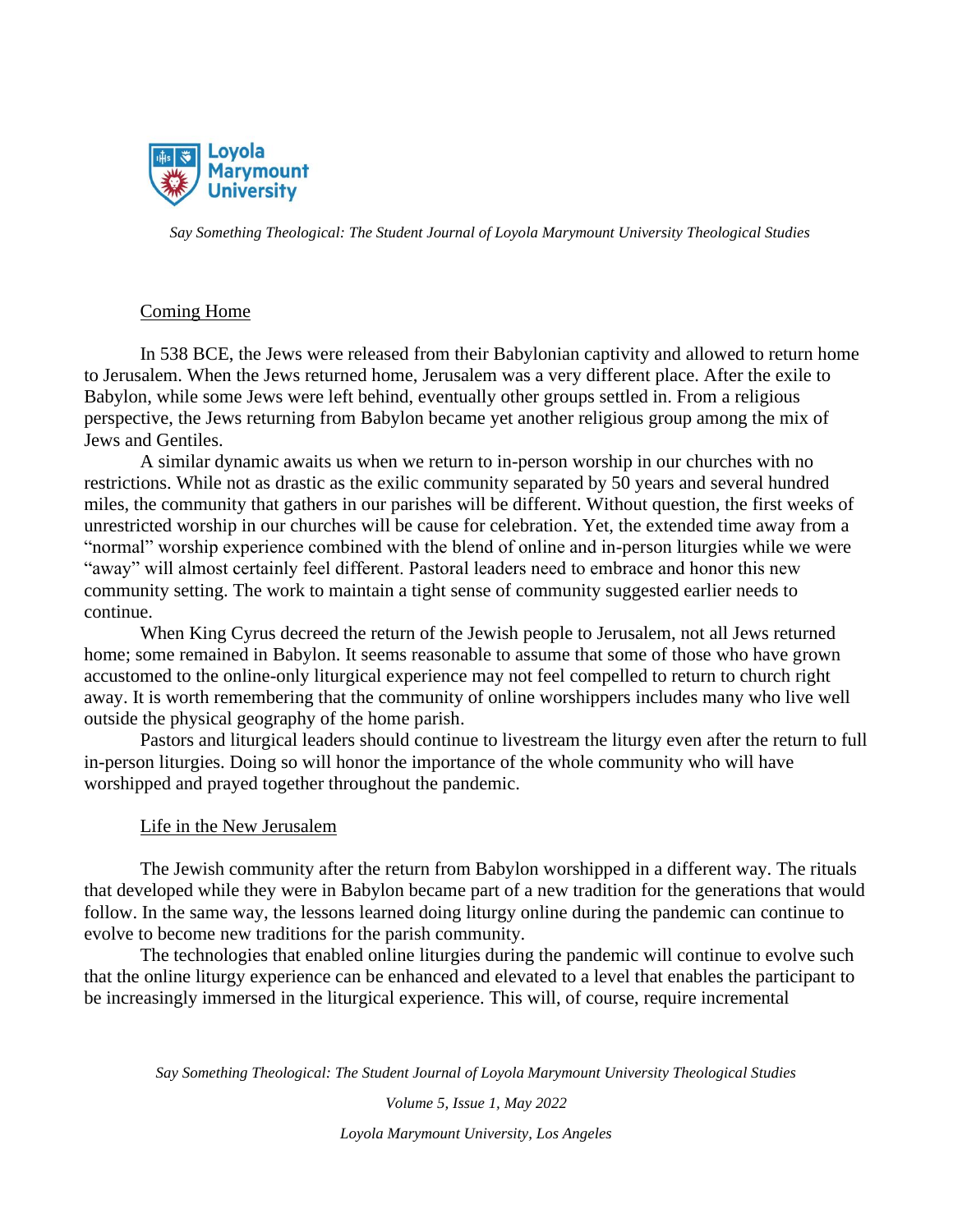

investment in additional audio and visual technologies along with the talent to leverage these investments. It is interesting to note that the exponentially expanding technological capabilities will eventually make these capabilities less expensive and easier to use.

## **Closing Thoughts**

The Covid-19 pandemic has resulted in incalculable loss for so many around the world. Within our community, it would be difficult to find anyone who has not been directly or indirectly impacted by the virus. Until a vaccine is widely administered, the measures we have implemented to control and mitigate the spread of the virus will continue for months.

Within our parishes, the ability to worship and retain any cohesive sense of community has been challenged. The wonders of digital technology have helped to make liturgy possible in a manner that would not have been possible ten years ago. The adaptation of our liturgical experience into the digital realm may prove to be a watershed moment in the history of our Church as it relates to the way we imagine, implement and experience communal worship. Like the increased adoption of online commerce, the expanded practice of online liturgy is not likely to go away. As an extension to traditional worship in churches, it must and will continue to evolve.

The ongoing dialogue about how to shape this development through pastoral and liturgical strategies will necessarily place our understanding of worship community in the digital realm in tension with the primacy of the physical Eucharist as the source and summit of our liturgy and life of our Church. More reflection in the field of sacramental theology will be necessary to clarify the nature of the sacramental action of the liturgical assembly and how that action makes real the presence of Christ for the world.

#### **Bibliography**

Aune, Michael B. "Liturgy and Theology: Rethinking the Relationship, Part II," *Worship* 81, no. 2 (2007): 141-69.

Baldovin, John F. "Worship: Ninety Years of Early Liturgical History," *Worship* 90, no. 5 (2016): 417– 32.

*Say Something Theological: The Student Journal of Loyola Marymount University Theological Studies*

*Volume 5, Issue 1, May 2022*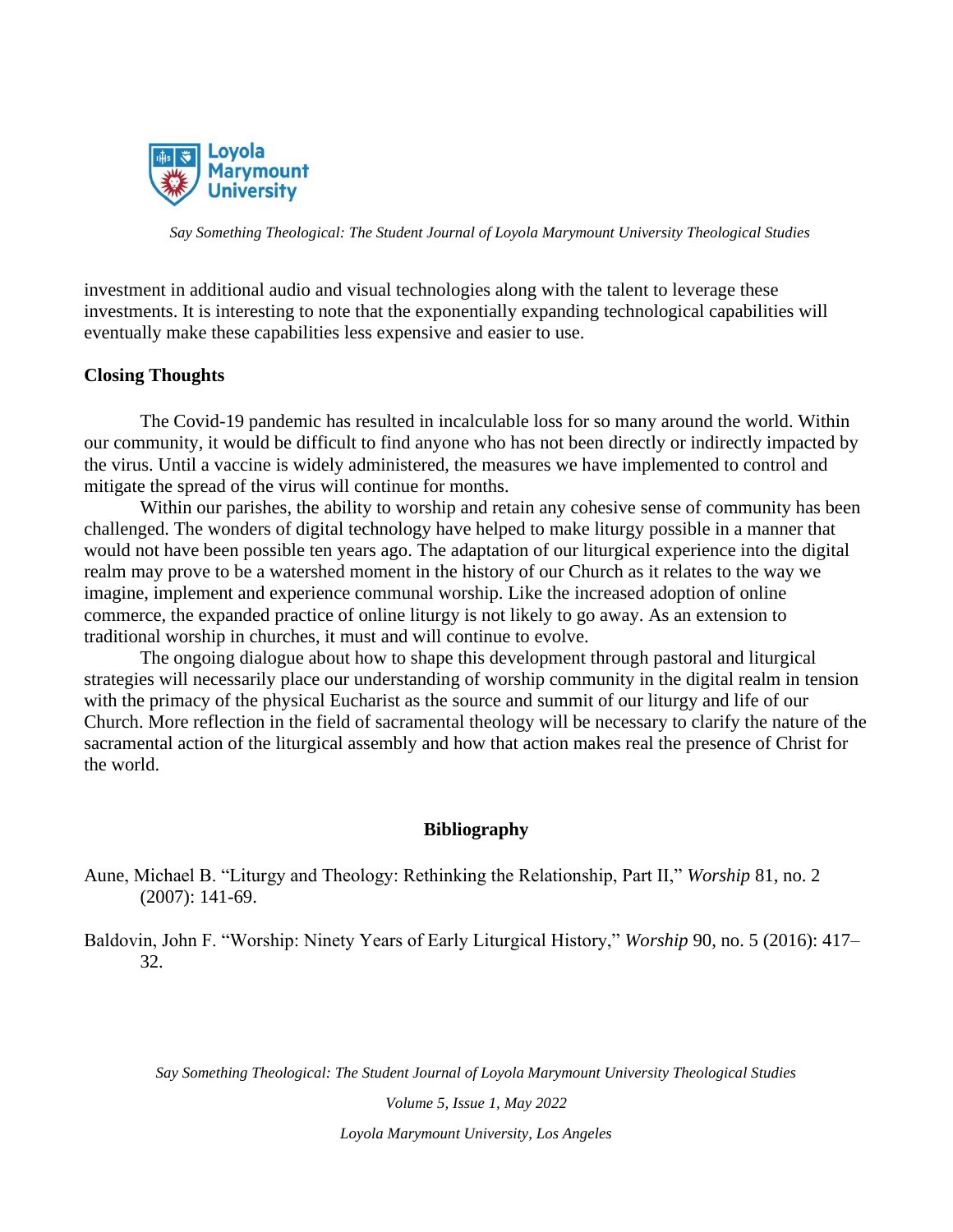

- Bayer, Michael. "What the Early Christians Can Teach Us about Missing the Sacraments and Still Growing in Faith." *America,* April 23, 2020. [https://www.americamagazine.org/faith/2020/04/23/what-first-christians-can-teach-us-about](https://www.americamagazine.org/faith/2020/04/23/what-first-christians-can-teach-us-about-missing-sacraments-and-still-growing?utm_source=piano&utm_medium=email&utm_campaign=3071&pnespid=i.lgp_RXXgeN0jZmUIuUPivjjURXzJXJakuuRBmi.)[missing-sacraments-and-still](https://www.americamagazine.org/faith/2020/04/23/what-first-christians-can-teach-us-about-missing-sacraments-and-still-growing?utm_source=piano&utm_medium=email&utm_campaign=3071&pnespid=i.lgp_RXXgeN0jZmUIuUPivjjURXzJXJakuuRBmi.)[growing?utm\\_source=piano&utm\\_medium=email&utm\\_campaign=3071&pnespid=i.lgp\\_RXXg](https://www.americamagazine.org/faith/2020/04/23/what-first-christians-can-teach-us-about-missing-sacraments-and-still-growing?utm_source=piano&utm_medium=email&utm_campaign=3071&pnespid=i.lgp_RXXgeN0jZmUIuUPivjjURXzJXJakuuRBmi.) [eN0jZmUIuUPivjjURXzJXJakuuRBmi.](https://www.americamagazine.org/faith/2020/04/23/what-first-christians-can-teach-us-about-missing-sacraments-and-still-growing?utm_source=piano&utm_medium=email&utm_campaign=3071&pnespid=i.lgp_RXXgeN0jZmUIuUPivjjURXzJXJakuuRBmi.)
- Berger, Teresa. *@ Worship: Liturgical Practices in Digital Worlds*. New York, NY: Routledge, 2018.
- Brown, Matthew. "A Digital 'Reformation': How the Internet is Impacting Religious Experience," *The Examiner*, October 30, 2017. [https://www.examiner.net/news/20171030/digital-reformation](https://www.examiner.net/news/20171030/digital-reformation-how-internet-is-impacting-religious-experience?template=ampart.)[how-internet-is-impacting-religious-experience?template=ampart.](https://www.examiner.net/news/20171030/digital-reformation-how-internet-is-impacting-religious-experience?template=ampart.)
- Brown, Raymond E. *An Introduction to the New Testament*. New York, NY: Doubleday, 1997.
- Brown, Raymond E., Joseph A. Fitzmyer, Roland E. Murphy, eds. *The New Jerome Biblical Commentary*. Upper Saddle River, NJ: Prentice Hall, 1990.
- Collver, A. B., III. "Real Presence": An Overview and History of the Term. *Concordia Journal* 28, no. 2 (2002): 142–159.
- Gaillardetz, Richard R. and Catherine E. Clifford. *Keys to the Council: Unlocking the Teaching of Vatican II*. Collegeville, MN: Liturgical Press, 2012.
- Gavrilyuk, Paul. "The Participation of the Deacons in the Distribution of Communion in the Early Church," *St Vladimir's Theological Quarterly* 51 (2007): 255-275.
- Hahnenberg, Edward P. *A Concise Guide to the Documents of Vatican II*. Cincinnati: St. Anthony Messenger Press, 2007.
- Miller, Vincent J. *Consuming Religion: Christian Faith and Practice in a Consumer Culture*. New York: Continuum, 2004.

Osborne, Kenan B. *Sacramental Theology: A General Introduction*. New York, NY: Paulist Press, 1988.

*Say Something Theological: The Student Journal of Loyola Marymount University Theological Studies*